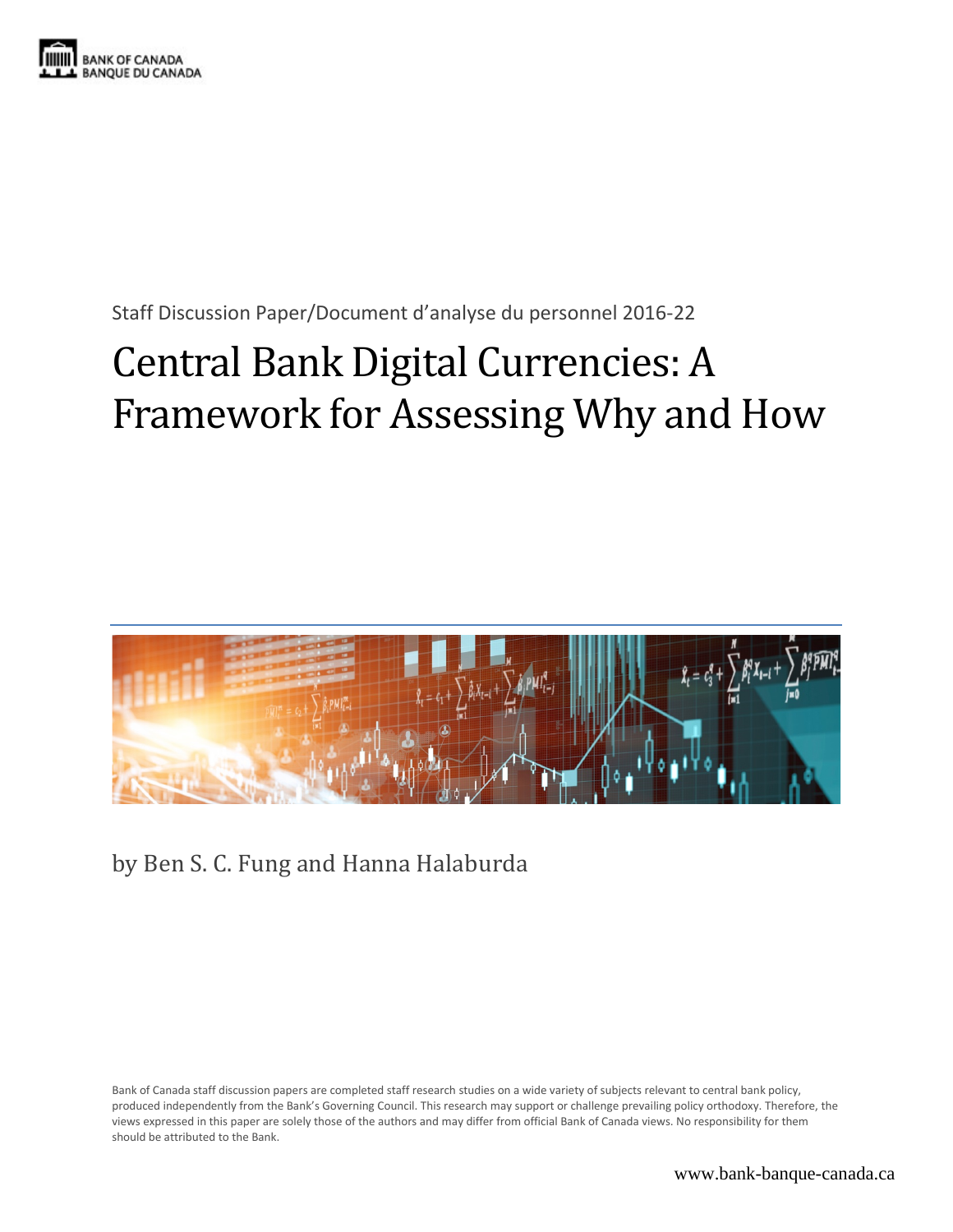Bank of Canada Staff Discussion Paper 2016-22

November 2016

# **Central Bank Digital Currencies: A Framework for Assessing Why and How**

**by**

#### **Ben S. C. Fung and Hanna Halaburda**

Currency Department Bank of Canada Ottawa, Ontario, Canada K1A 0G9 [bfung@bankofcanada.ca](mailto:bfung@bankofcanada.ca) [hhalaburda@bankofcanada.ca](mailto:hhalaburda@bankofcanada.ca)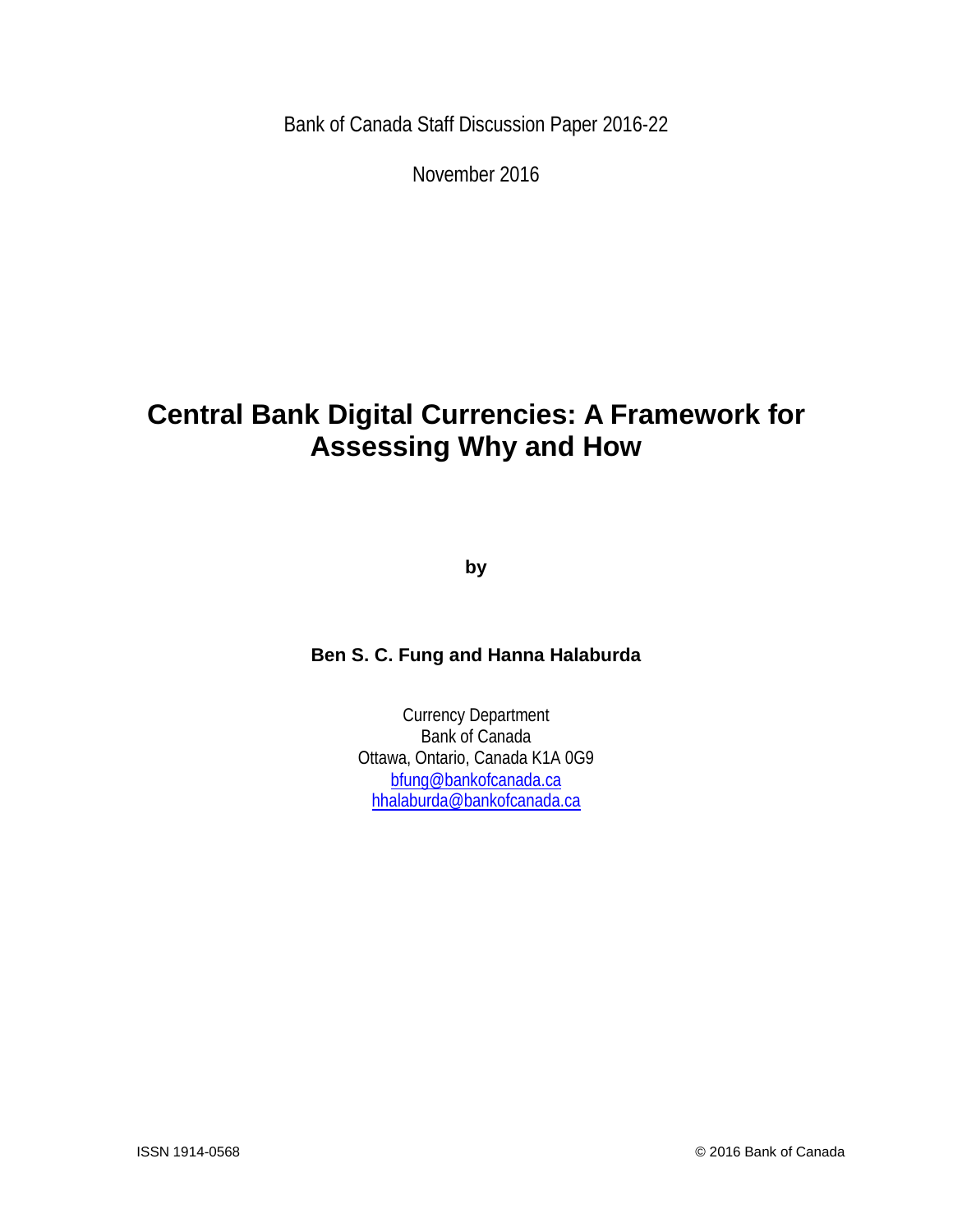# **Acknowledgements**

We thank Walter Engert, Theodoros Garanzotis, Grahame Johnson, Anneke Kosse, Scott Hendry, Tim Lane, Lukasz Pomorski, Francisco Rivadeneyra, Gerald Stuber, Maarten van Oordt, Warren Weber, Carolyn Wilkins and seminar participants at the Bank of Canada for helpful comments and suggestions. All remaining errors are our own.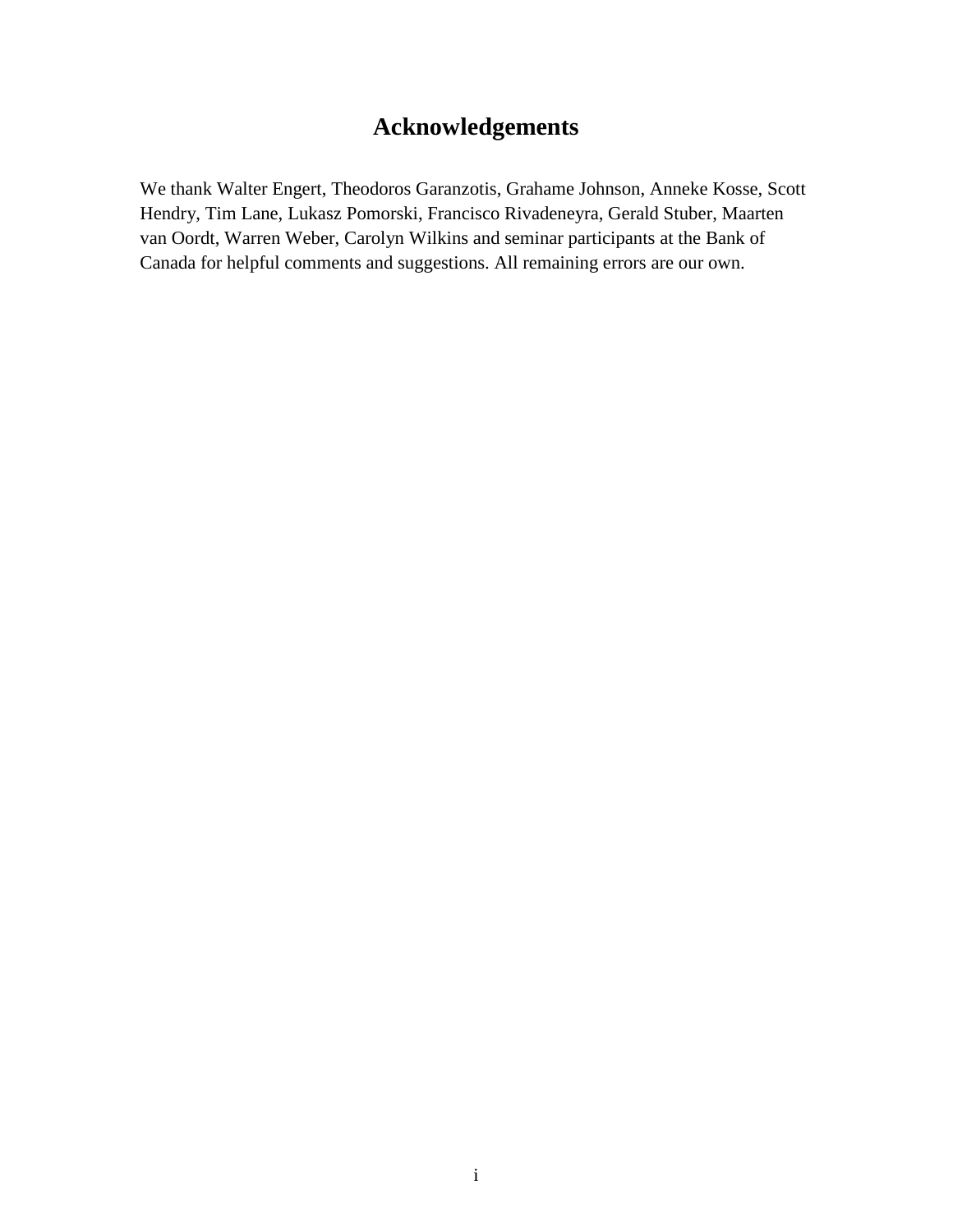## **Abstract**

Digital currencies have attracted strong interest in recent years and have the potential to become widely adopted for use in making payments. Public authorities and central banks around the world are closely monitoring developments in digital currencies and studying their implications for the economy, the financial system and central banks. One key policy question for public authorities such as a central bank is whether or not to issue its own digital currency that can be used by the general public to make payments. There are several public policy arguments for a central-bank-issued digital currency. This paper proposes a framework for assessing why a central bank should consider issuing a digital currency and how to implement it to improve the efficiency of the retail payment system.

*Bank topics: E-money; Financial Services; Payment clearing and settlement systems JEL codes: E41, E42*

## **Résumé**

Les monnaies numériques suscitent un vif intérêt depuis quelques années et sont susceptibles d'être adoptées à grande échelle comme moyens de paiement. Les autorités publiques et les banques centrales de partout dans le monde surveillent de près l'évolution de ces monnaies et étudient leurs implications pour l'économie, le système financier et les banques centrales. L'une des questions de politique importantes qui se posent aux autorités publiques, notamment les banques centrales, est de savoir si elles devraient ou non émettre leur propre monnaie numérique, que le grand public pourrait utiliser pour effectuer des paiements. Plusieurs arguments de politique publique plaident en faveur d'une monnaie numérique émise par une banque centrale. Le présent article propose un cadre visant à déterminer pourquoi une banque centrale devrait envisager l'émission d'une monnaie numérique et comment celle-ci pourrait être mise en place pour améliorer l'efficacité du système de paiement de détail.

*Sujets : Monnaie électronique; Services financiers; Systèmes de compensation et de règlement des paiements Codes JEL : E41, E42*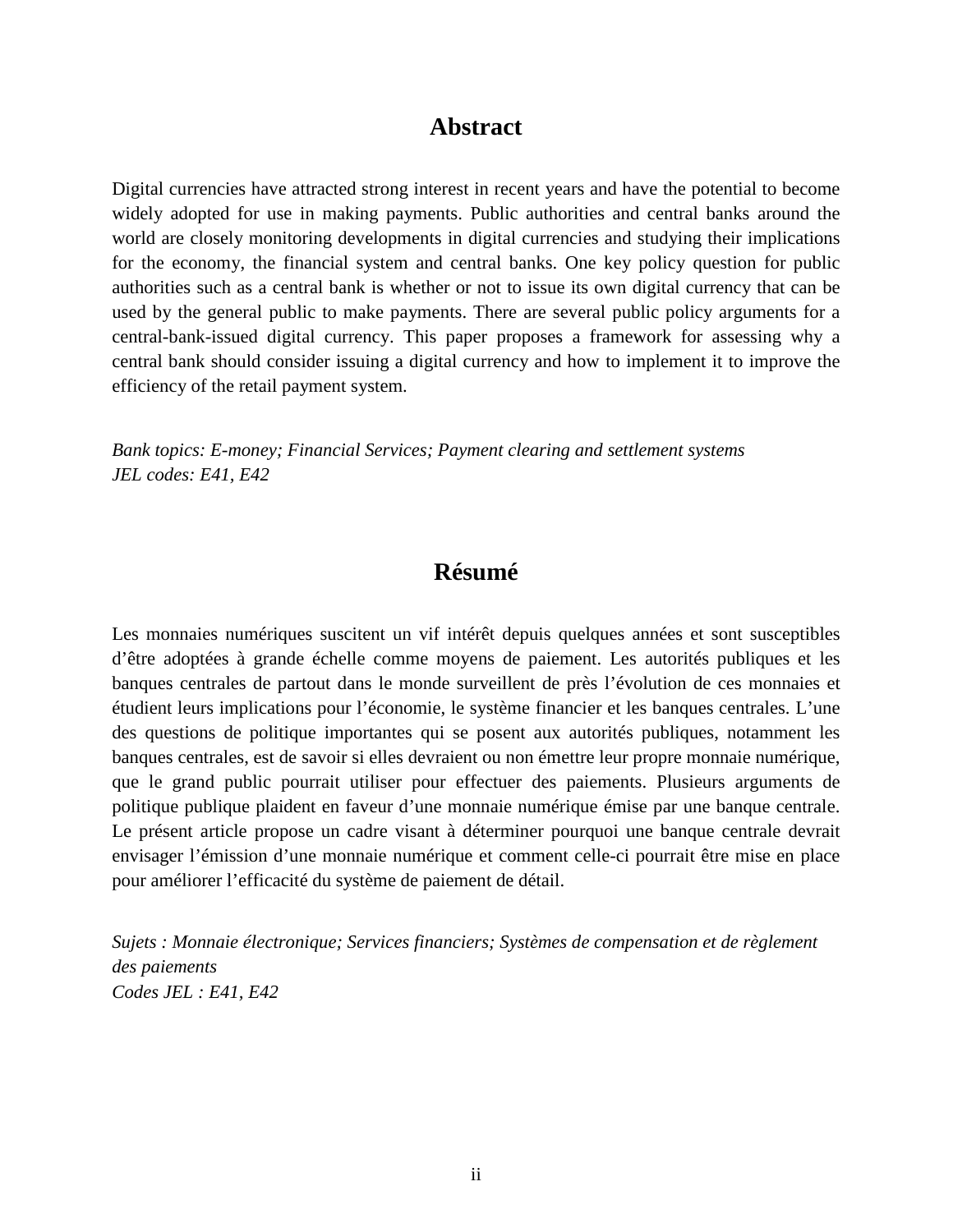## **1 Introduction**

Rapid technological progress and new business models in recent years have resulted in many innovative products in retail payments. These innovations are increasing the potential for major changes in the retail payment environment, including the decreased use of cash.<sup>[1](#page-4-0)</sup> To effectively carry out their own main functions in a changing environment, central banks need to monitor new developments and study the implications closely.

One of the most significant developments in recent years is the renewed interest in e-money.<sup>[2](#page-4-1)</sup> E-money developments and their implications were studied extensively in the early 1990s.<sup>[3](#page-4-2)</sup> Since then, the adoption of e-money products has been slower than expected both globally and in Canada. However, since 2009, innovations related to Bitcoin and its underlying blockchain technology have attracted strong interest in cryptocurrencies. These new generations of e-money, which are also often called digital or virtual currencies, are raising important questions for central banks, the financial system and the economy. [4](#page-4-3) For example, private digital currencies, if widely adopted for making payments, could substantially reduce the demand for bank notes and even chequing account deposits in banks. Therefore, it is important for central banks to understand the impact of these developments on their seigniorage revenue and monetary policy operations, on the safety and efficiency of payments systems, and on the policy for financial stability. Moreover, central banks should examine their own role in light of these developments, including whether to regulate digital currency or to develop their own digital currency.

Central banks have a keen interest in monitoring developments in e-money, understanding their implications and establishing a view on the potential role of public institutions.<sup>[5](#page-4-4)</sup> A key policy question for central banks is whether or not to issue its own digital currency that can be used by the general public to make payments.<sup>[6](#page-4-5)</sup> In fact, there are two closely related questions:

(i) Why might a central bank choose to issue its own digital currency?

<span id="page-4-0"></span> <sup>1</sup> For a discussion of innovations in retail payments and their implications in a number of countries, see Committee on Payment and Settlement Systems (2012).<br>E-money is broadly defined as monetary value stored in an electronic device that can be used to make payments.

<span id="page-4-1"></span>For a more detailed discussion about recent developments and issues about e-money, see Fung, Molico and Stuber (2014). While there are some differences among the terms e-money, digital currency and virtual currency,

<span id="page-4-3"></span><span id="page-4-2"></span>

for the sake of simplicity, we use them interchangeably in this paper.<br>
<sup>3</sup> For example, see Bank for International Settlements (1996), Freedman (2000) and Stuber (1996).<br>
<sup>4</sup> See, for example, Ali et al. (2014), Committee (2014).<br><sup>5</sup> For example, the Bank of Canada started its e-money research program in 2013 and has published a number of

<span id="page-4-4"></span>research papers on its website. The main objectives of the research program are to (i) deepen the understanding of digital alternatives to cash and their likely evolution and pace of adoption; (ii) analyze the implications for the Bank of an increased reliance on these alternatives; and (iii) establish a view on the potential role of public institutions as e-money issuers, and the need for regulation of e-money schemes. For research published by Bank

<span id="page-4-5"></span>of Canada staff under this e-money research program, see http:/[/www.bankofcanada.ca/e-money.](http://www.bankofcanada.ca/e-money)<br><sup>6</sup> A central bank digital currency can be defined as monetary value stored electronically that is a liability of the central bank and can be used to make payments.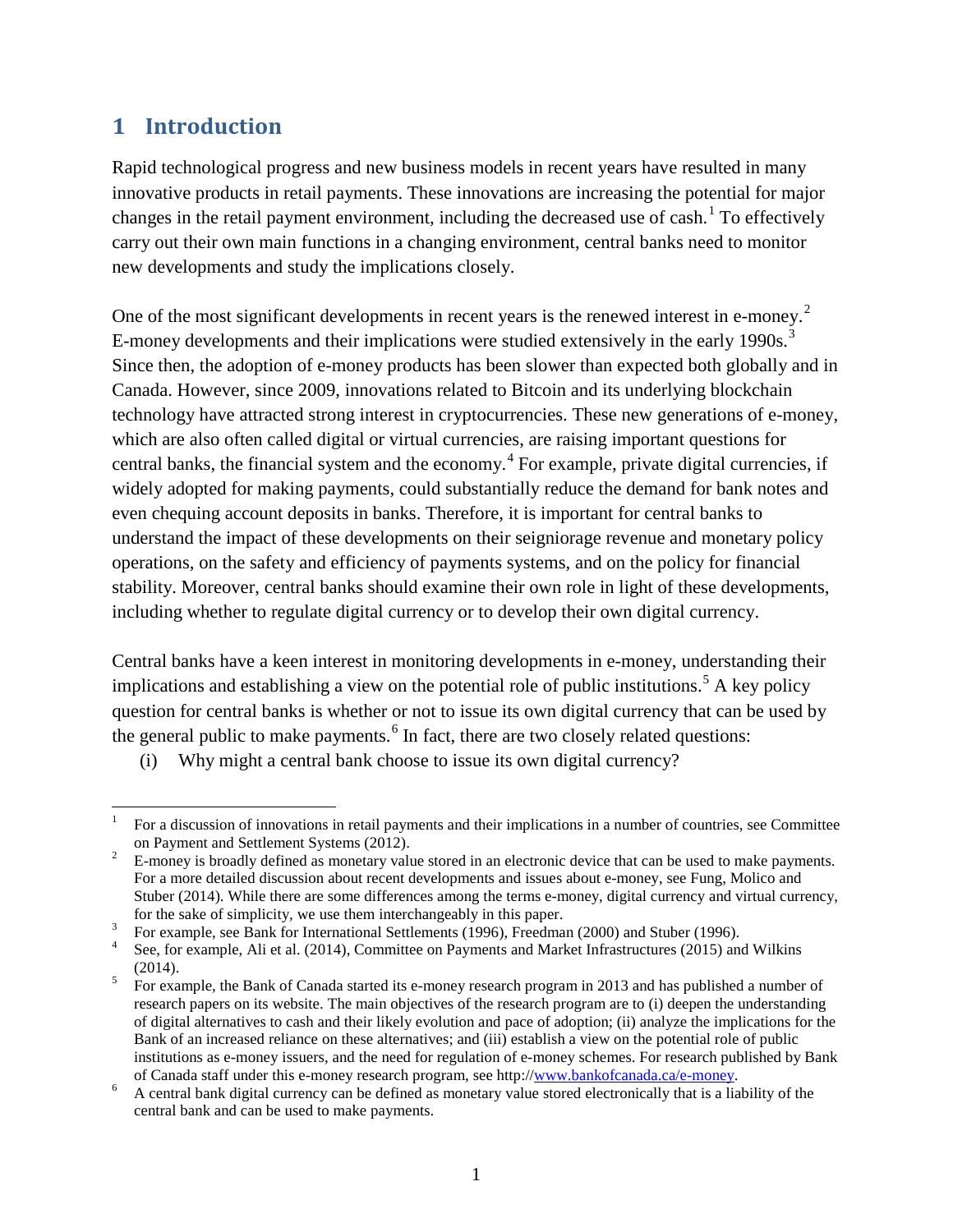(ii) If a central bank were to issue its own digital currency, what should it look like?

To answer the first question, a central bank would need to explore the public policy arguments for issuing its own digital currency and assess the effects on the economy, the financial system and the banks. For the second, a central bank would need to determine the design and characteristics of its digital currency, and the steps required to promote broad adoption. These two questions need not be answered in sequential order. For example, a digital currency's design could affect its demand and its likelihood of being substituted for bank notes and bank deposits. Digital currency is an area that will continue to evolve in ways that cannot be fully anticipated today. For example, while Bitcoin has attracted much attention in recent years, the focus now is on the underlying blockchain technology. As such, the purpose of this paper is not to answer the two questions posed above but to propose a general framework to guide further thinking to address these questions. The framework should be general enough to be effective with today's technology and with further technological advances. This paper is a first step in the research agenda on studying central bank digital currency.

The rest of the paper is organized as follows. In the next section, we discuss three broad public policy arguments for a central bank to consider issuing a digital currency. Section 3 focuses on one particular policy argument—whether a central bank should issue a digital currency to improve the efficiency of retail payments. In Section 4, we discuss some of the main characteristics of such a central bank digital currency. The final section concludes. To simplify terminology, we refer to central bank digital currency as CBDC.

## **2 Why Should a Central Bank Consider Issuing a Digital Currency?**

In this section, we consider three public policy arguments for why a central bank might consider issuing its own digital currency.

First, a central bank may explore whether issuing a CBDC would improve the efficiency of its currency function. For example, as the sole issuer of bank notes in Canada, the Bank of Canada supplies bank notes that Canadians can use with confidence. In carrying out this function, the Bank is responsible for the design, production, distribution and destruction of bank notes. As such, the Bank is constantly exploring ways to improve the efficiency of currency operation and reduce the cost of cash handling. The evolution from paper bank notes to polymer bank notes both in Canada and elsewhere—has improved the efficiency of the currency function and enhanced bank note security and durability. Going forward, it is important for a central bank to examine if it would further improve efficiency and security by issuing future generations of bank notes in digital form, taking advantage of the latest technological advances.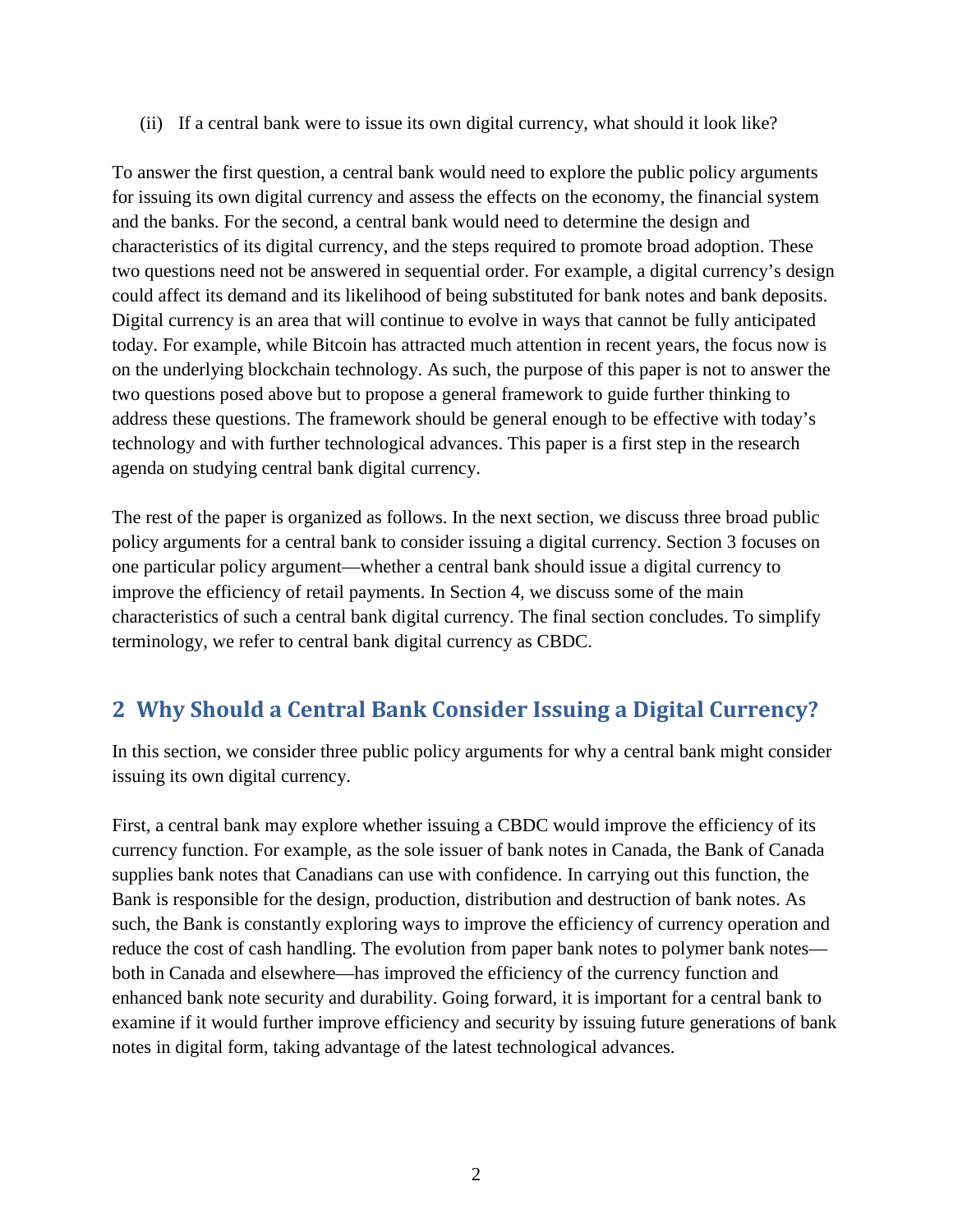Second, a CBDC could improve the efficiency and safety of both retail and large-value payment systems. On the retail side, the focus is on how a digital currency can improve the efficiency of making payments—for example, at the point of sale (POS), online and peer-to-peer (P2P). There could also be benefits of having a CBDC for wholesale and interbank payments; for example, it could facilitate faster settlement and extended settlement hours.<sup>[7](#page-6-0)</sup>

Third, a CBDC could be an appropriate policy response to payment innovations such as privately issued e-money and digital currency that might impair the central bank's ability to achieve its monetary policy goals and to implement policies promoting financial stability.<sup>[8](#page-6-1)</sup> For instance, widely adopted private cryptocurrencies could severely weaken the transmission of monetary policy and also restrict the ability of the central bank to act as the lender of last resort. Moreover, it has been suggested that replacing physical bank notes with a CBDC would remove the effective lower bound on policy interest rates, permitting the central bank to implement negative policy interest rates if that were warranted by economic circumstances.<sup>[9](#page-6-2)</sup>

The objective of this paper is to develop a framework for studying whether a central bank should consider issuing CBDC to improve the safety and efficiency of the retail payment system. Typically, a central bank provides bank notes for the general public and deposits at the central bank (reserves or settlement balances) for certain financial institutions.<sup>[10](#page-6-3)</sup> If a central bank were to issue a digital currency that could be used by the general public to make payments, the digital currency would compete with bank notes and other electronic payment methods, which would have important implications for the safety and efficiency of retail payments.<sup>[11](#page-6-4)</sup> Moreover, businesses and financial institutions could use a CBDC to make payments among themselves. Eventually, a CBDC would also have implications for large-value payments. Thus it seems reasonable to begin the study on CBDC with a focus on the payment systems.

<span id="page-6-2"></span><span id="page-6-1"></span>

<span id="page-6-0"></span>See, for example, Ali et al. (2014) and Barrdear and Kumhof (2016).<br>See, for example, Committee on Payments and Market Infrastructures (2015).<br>See, for example, Rogoff (2015). For a discussion of the zero lower bound in Ca (2016).<br><sup>10</sup> For example, in Canada, there are 17 financial institutions that are direct participants in the interbank settlement

<span id="page-6-3"></span>system known as the Large Value Transfer System (LVTS). Each direct participant has a settlement account at the Bank of Canada and thus has access to deposits at the central bank. For a discussion of the LVTS and the settlement balance, see Arjani and McVanel (2006).<br><sup>11</sup> If a central bank were to issue a CBDC, it might consider allowing the general public to have access to its

<span id="page-6-4"></span>deposits or issuing a new digital currency that is completely different from bank notes and deposits by banks. We discuss this consideration in Section 4.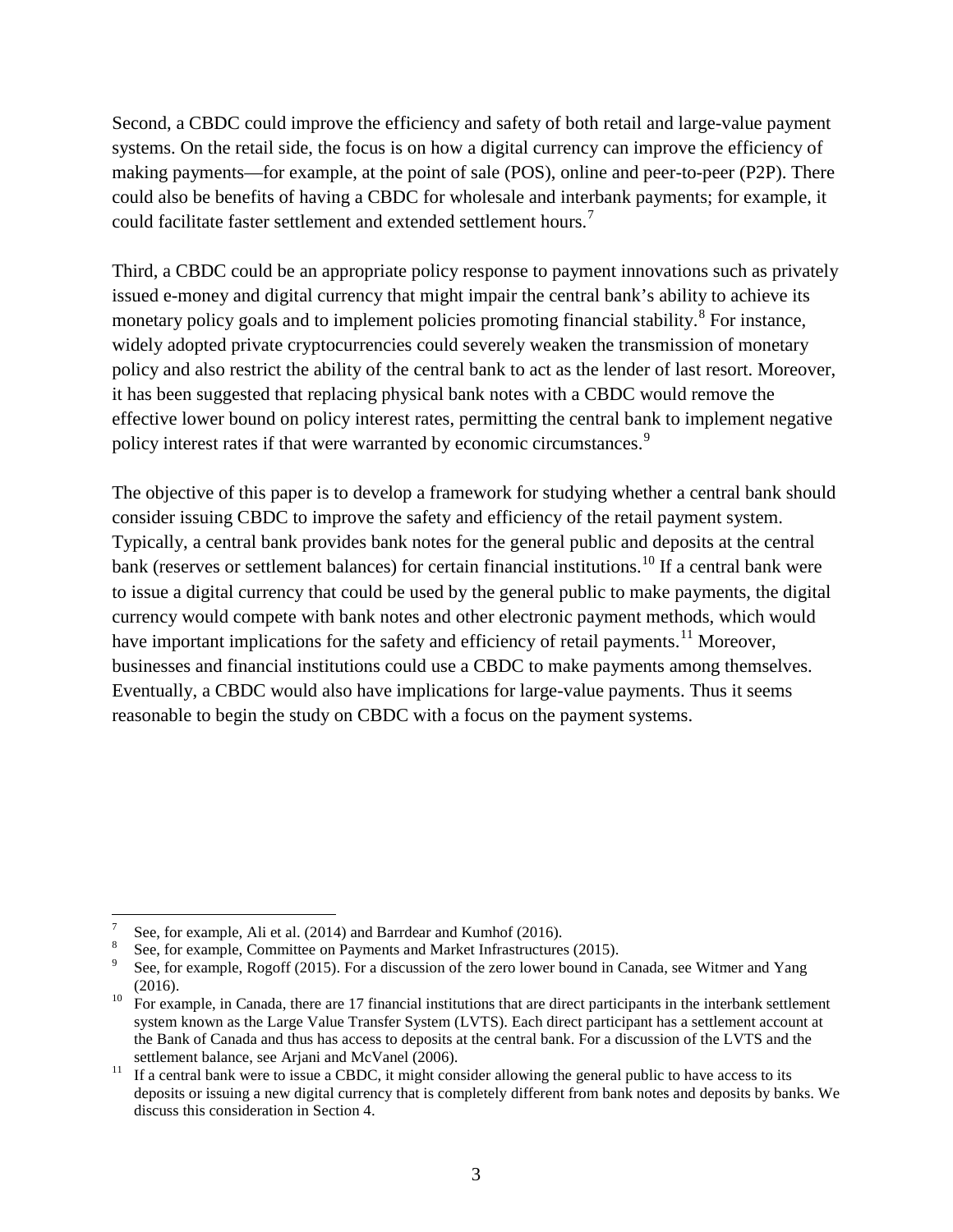Central banks often play three roles in promoting the safety and efficiency of payment systems: facilitator or catalyst, overseer, and operator or direct provider.<sup>[12](#page-7-0)</sup> The level and type of intervention vary across central banks, reflecting different histories, institutional structures and legislative authorities.

Currently, many central banks are closely monitoring developments in private digital currencies and their implications for payment systems. Also, a number of central banks—including the Bank of Canada—have been actively conducting research and engaging in dialogue with the private sector and academics about issues and benefits related to digital currencies as well as the challenges raised. Some central banks and public authorities are also exploring if there is a role for them in helping promote common standards among issuers as well as collaboration among stakeholders.

If private digital currencies become broadly adopted, one of the main concerns is related to the safety of these systems. If privately issued digital currencies are used mainly for making retail payments, they do not necessarily pose any systemic risk to the financial system. Nevertheless, the failure of a major private digital currency scheme could potentially result in significant financial losses to users, a loss of confidence in these schemes, a disruption of retail payments and even considerable adverse economic effects. In addition, there could be a reputational risk for the regulators—including the central bank—who are seen as being responsible for oversight of the payment systems to ensure their safety. In that case, central banks and other public authorities would need to assess whether the existing oversight framework is adequate to address these concerns, and to improve the framework as required. Looking forward, if the risks related to digital currencies were to increase in a scenario where these digital currencies have become widely adopted and therefore the risks to the system have become more significant, the best course of action for central banks and public authorities would be to consider subjecting digital currencies to oversight. In this case, it is not necessary for a central bank to consider issuing its own digital currency.

Therefore, as far as the retail payment system is concerned, one possible reason for public authorities such as a central bank to issue a digital currency would be to promote efficiency. The next section discusses a framework for analyzing such a scenario.

 $\overline{a}$ 

<span id="page-7-0"></span><sup>&</sup>lt;sup>12</sup> For a discussion of the role of the central bank regarding e-money, see Fung, Molico and Stuber (2014).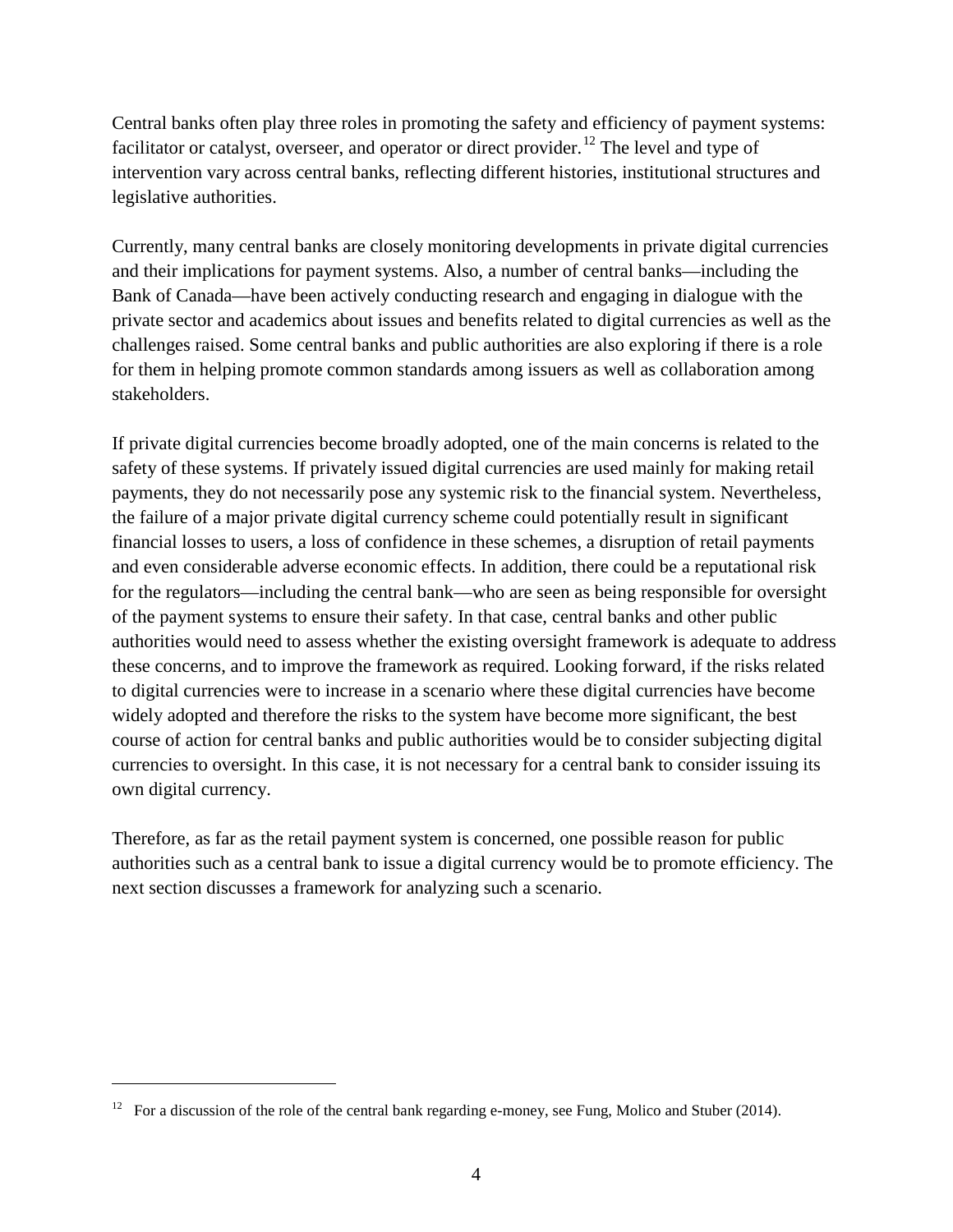# **3 Should a Central Bank Issue a Digital Currency in the Interest of Retail Payment System Efficiency?**

A new payment system would be more efficient than existing alternatives if the social benefits from its introduction outweighed the social costs. Besides technological and economic factors affecting the costs and benefits, improvements—such as increasing protection of private data and providing easy access to new payment methods—would also enhance the benefits of these systems for customers and therefore the efficiency of the payment system overall.

As discussed above, it is in the context of efficiency that we discuss whether a central bank should issue its own digital currency. We propose a general framework to study this complex question.

#### *1. Would a digital currency improve efficiency?*

The first key question is whether a digital currency could improve the efficiency of payment systems in the first place. If not, there is really no need for a central bank to consider issuing a digital currency.

#### *2. Would privately issued digital currencies provide such efficiency improvements without government intervention?*

Even if a digital currency could improve efficiency, another key question that a central bank needs to answer is whether the provision of such a currency could be left to the market. In other words, it is necessary to assess whether the private sector is likely to arrive at an efficient outcome without government intervention.

Clearly, there are already a number of privately provided digital currencies today, such as Bitcoin and other cryptocurrencies. The real question is whether these digital currencies improve social efficiency to the full extent of what is technologically possible, and whether these digital currencies are broadly adopted by users. If both questions are answered with "yes," then there is no need for a CBDC in the context of improving efficiency of the retail payment system. Nevertheless, there may still be a potential role for the central bank or government to establish rules and regulations and to monitor compliance. Rules and regulations would protect the safety of these systems. However, there would be no need for the central bank to issue digital currency directly.

The question of whether the market could provide a digital currency that is at least as efficient as that of the central bank is not entirely a new one. This type of question has long been discussed in the economics literature in the context of other technologies (e.g., cellular phones). Importantly, this literature reflects concerns about anti-competitive forces such as barriers to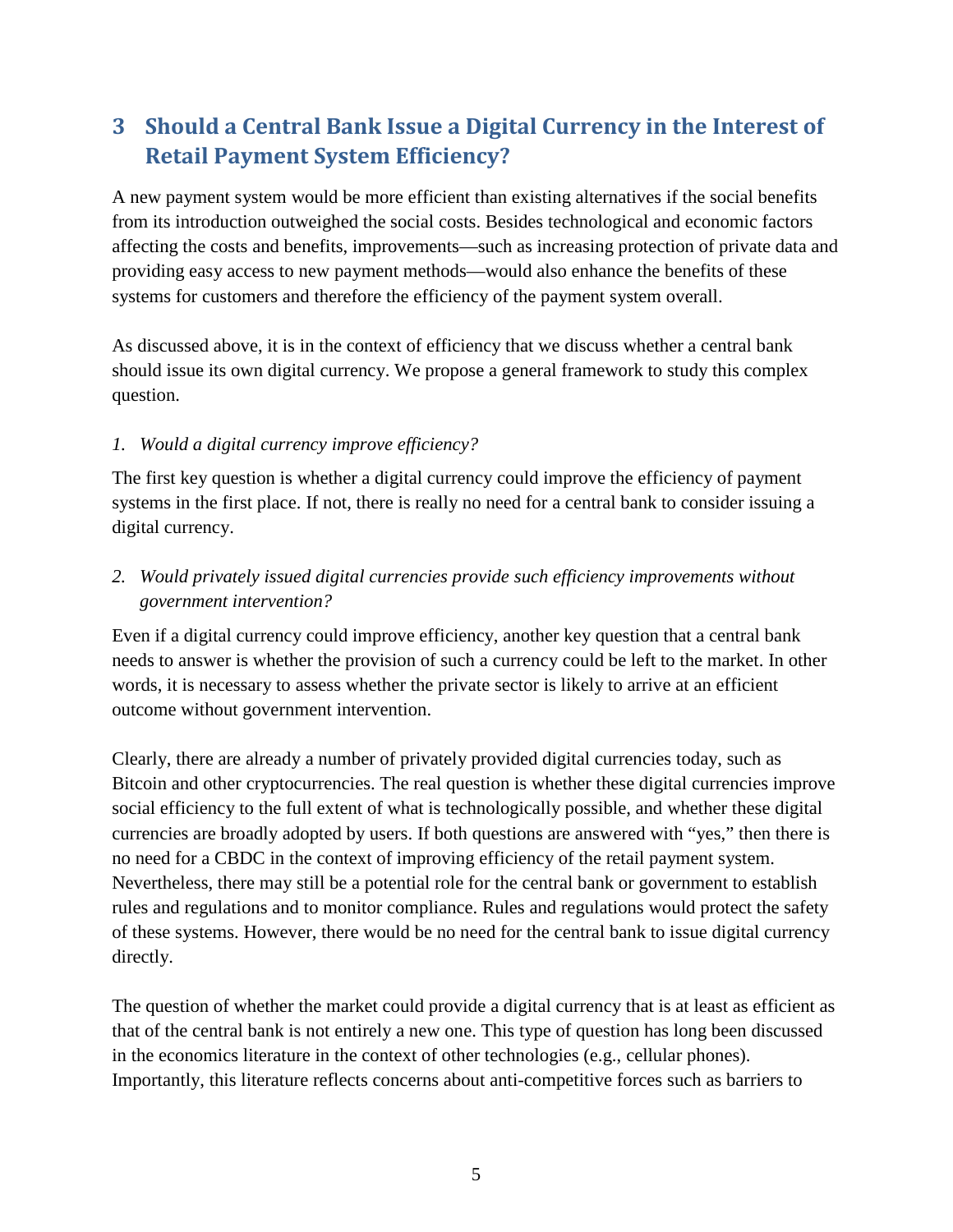entry and market power that can arise because of network effects. Previous research has shown that there are strong network effects in the payments space as well.<sup>[13](#page-9-0)</sup>

#### *3. Would issuing a digital currency be the role that central banks should play in improving efficiency?*

Finally, if a digital currency could improve efficiency but the privately provided solutions did not provide the efficiency improvement, then the next question is whether there is anything that a central bank could do to help bring an efficient digital currency to the market, such as examining if there is a barrier to entry and clarifying regulatory requirements. It is also important to ask whether issuing its own digital currency would be more desirable than other potential roles that the central bank could play, for example, facilitating or regulation. Figure 1 provides a recap of this high-level framework.

As we analyze each of these questions in more detail below, it will quickly become clear that the discussion also depends on what type of digital currency a central bank is considering. There is currently a wide range of digital currencies with different properties and characteristics, and an even broader spectrum of potential digital currencies that could be designed. Thus, the analysis will need to be conducted in parallel to the question of what characteristics of a digital currency would be desirable to increase the efficiency of retail payment system.

Figure 2 and Figure 3 illustrate the detailed analytical framework for individual questions, and we discuss these questions in the next three subsections.

## **3.1 Would a digital currency improve retail payment system efficiency?**

The first issue is whether and how a digital currency could improve efficiency of the retail payment system. There are costs and benefits to every innovation. Efficiency is improved when the benefits to society are greater than the costs. It is possible to identify the following potential benefits of a digital currency:

- enabling transactions that are foregone at present because existing payment instruments do not allow users to overcome frictions in the marketplace
- reducing the cost of transactions currently conducted using existing payment methods; i.e., the digital currency could become a more cost-effective way to conduct such transactions than other instruments that already exist in the marketplace

 $\overline{a}$ 

<span id="page-9-0"></span><sup>13</sup> See Katz and Shapiro (1985) and subsequent research about entry into the market with strong network effects (e.g., Halaburda, Piskorski and Yildirim 2015). Literature on optimal pricing in two-sided markets (e.g., Rochet and Tirole 2003) tells us about strategies the credit card companies adopt, i.e., subsidizing consumers and charging high merchant fees. Halaburda, Jullien and Yehezkel (2014) give insight into dynamics of the market with network effects.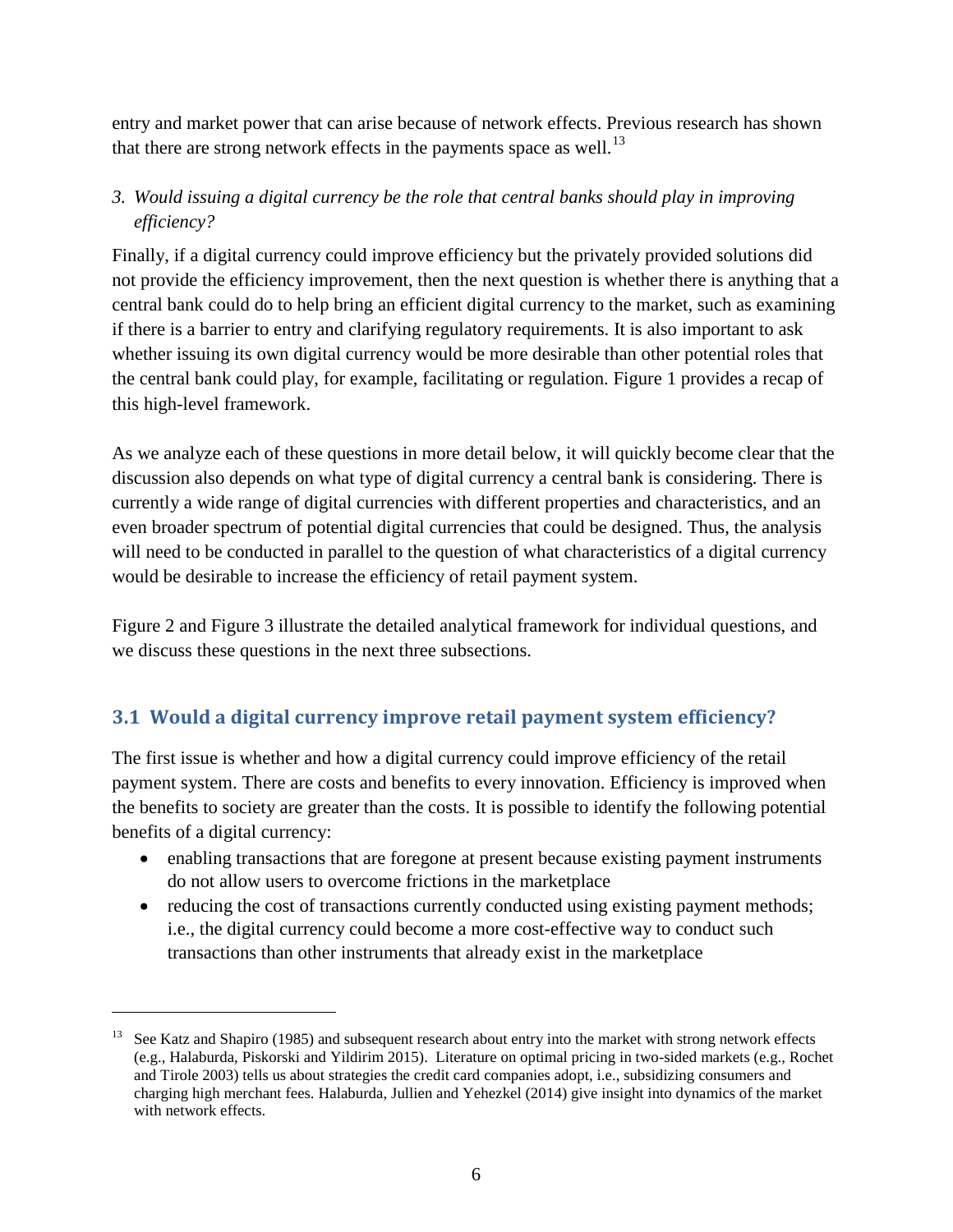#### **3.1.1 Potential benefits of issuing a digital currency**

#### *Enabling transactions that are foregone at present*

Foregone transactions are those that are economically beneficial (i.e., improving the welfare of the transacting parties) but do not occur because of various frictions.<sup>[14](#page-10-0)</sup> If such transactions occurred, they would improve the well-being of the transacting parties and contribute to an increase in the overall output of the economy. This means that a new payment technology that allows more transactions to occur will improve efficiency.

There are a number of frictions that could preclude some economically beneficial transactions; for example, concerns about security, and monetary and non-monetary transaction costs. Specific instances of frictions that may hinder economic exchange will vary for different types of transactions. Table 1 summarizes the main transaction types—online, POS, P2P and remittances (which can be thought of as international P2P transactions)—and for each type gives examples of frictions affecting that particular type of transaction.

For example, online transactions may be foregone because of the following frictions:<sup>[15](#page-10-1)</sup>

- Security and privacy concerns: Users may worry about how their payment information is stored and transferred. However, there are some market solutions that address these concerns. For example, for those who worry about dishonest merchants misusing their credit card information, there are services such as PayPal that do not allow merchants to have access to credit card information.<sup>[16](#page-10-2)</sup> However, some people may still worry about the safety of their PayPal account. If hackers gain access to a person's PayPal account, they could also access both the credit card and bank account information. In this case, a security breach to the PayPal account could be even more damaging than having only the credit card information directly compromised.
- Non-monetary costs: There are also non-monetary costs of time and effort when making payments online. The user incurs a cost of entering the credit/debit card information (especially when the process is interrupted and the customer needs to enter it again), and also when setting up a PayPal account.

<span id="page-10-0"></span>It is also necessary to consider social desirability of transactions, e.g., increasing the efficiency of illegal transactions may not be desirable from the social point of view.

<span id="page-10-1"></span>According to a Statistics Canada (2014), e-commerce accounted for 1.5 per cent of total retail sales in Canada in 2012, amounting to \$7.7 billion. By comparison, retail e-commerce sales in the United States accounted for 5.2 per cent of its total retail sales in 2012. Technology Strategies International (2016) forecast that online spending will continue to grow strongly and will account for almost 8 per cent of total retail sales (\$49 billion) in

<span id="page-10-2"></span>Canada in 2020. <sup>16</sup> Credit card networks are working on other solutions to deal with this concern, for example, "Verified by Visa" and "Buy with MasterPass" by MasterCard. The networks are also introducing tokenization (e.g., MasterCard SecureCode) so that online merchants do not store any credit card information such as a cardholder's name and card number. There are also other online payment schemes such as Interact Online.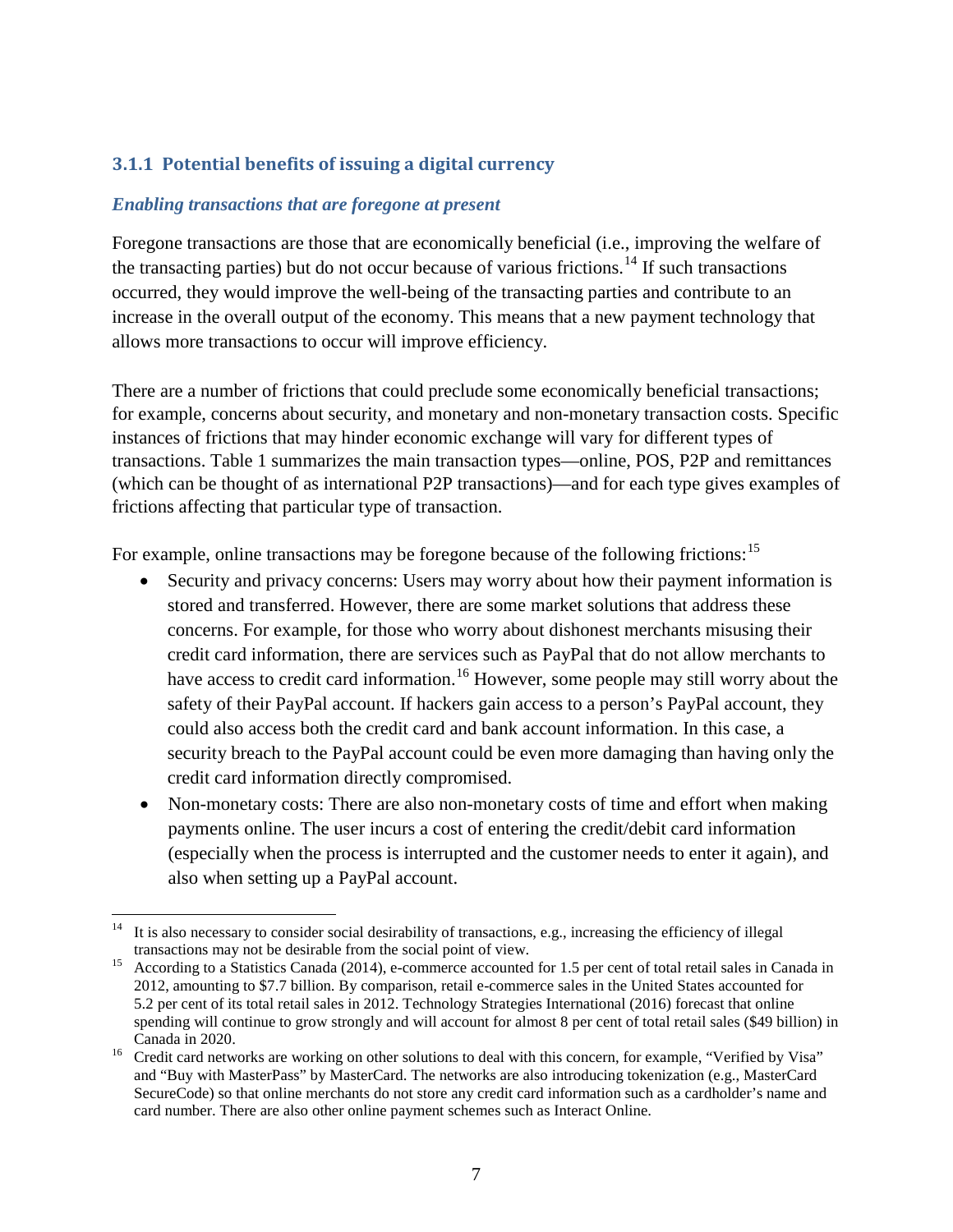• Fees: Online transactions are often associated with fees, which can be quite high, especially for small-value transactions. Therefore, some merchants may choose not to offer their products online, particularly in the case of very small-ticket (low-price) items such as a single news story, even though consumers may be willing to pay a small fee to access such items. Those transactions would therefore be foregone.

Further, transactions at POS may be foregone because of the following:

- Security concerns: Users may be reluctant to use their credit cards at small unknown temporary street vendors. Sometimes, even at larger and more established stores, it is also possible that people are concerned that a dishonest employee may steal their credit card information. In addition, people worry about their credit card information stored in the data repository of large merchants, as such information has been stolen in the past (e.g., Target and Home Depot).
- Non-monetary costs: In the case of merchants that accept only cash, it may happen that a customer does not have enough cash on hand. There is a non-monetary cost of going to an ATM to retrieve cash, and the customer may not wish to incur this cost, thus preferring not to make the transaction.

In addition, some P2P transactions may be foregone because of the following:

- Non-monetary costs: Cash is the most common means of conducting P2P transactions.<sup>[17](#page-11-0)</sup> The cost of finding an ATM and going there may hinder some transactions. Among younger users, this problem has been solved by smartphone apps (e.g., Venmo in the United States), which are used to settle some P2P transactions, and by online banking functions such as Interac Online. However, for certain demographic groups, the cost of downloading and learning to use the new app may hinder adoption of this approach. Moreover, individuals who do not yet have access to a smartphone that can download such apps and those who do not use online banking will not be able to use these alternative payment methods.
- Fees: The apps and other electronic P2P money transfer methods usually carry fees.<sup>[18](#page-11-1)</sup> As a result, transactions, especially of small value, may not be carried out.

In the case of remittances**—**one of the most common and important type of P2P transactions high fixed fees may force senders to send funds less frequently than is optimal, as the senders may want to accumulate a larger sum of money before sending it in order to minimize costs.<sup>[19](#page-11-2)</sup> As

<span id="page-11-0"></span><sup>&</sup>lt;sup>17</sup> Fung, Huynh and Stuber (2015) report that cash accounts for 55, 69 and 67 per cent of P2P transactions in

<span id="page-11-1"></span>Australia, Canada and the United States, respectively.<br><sup>18</sup> For example, in Canada, Internet e-transfer allows users to send funds to another party through email. Canadian banks typically charge a fee of \$1 to \$1.50 for such transfers. Recently, some banks began to offer free Interac etransfers to their customers.

<span id="page-11-2"></span><sup>&</sup>lt;sup>19</sup> For example, it costs \$10 to send \$100 from Canada to India using MoneyGram, at a rate of 10 per cent. However, it also costs \$10 to send \$500, and the rate now drops to only 2 per cent.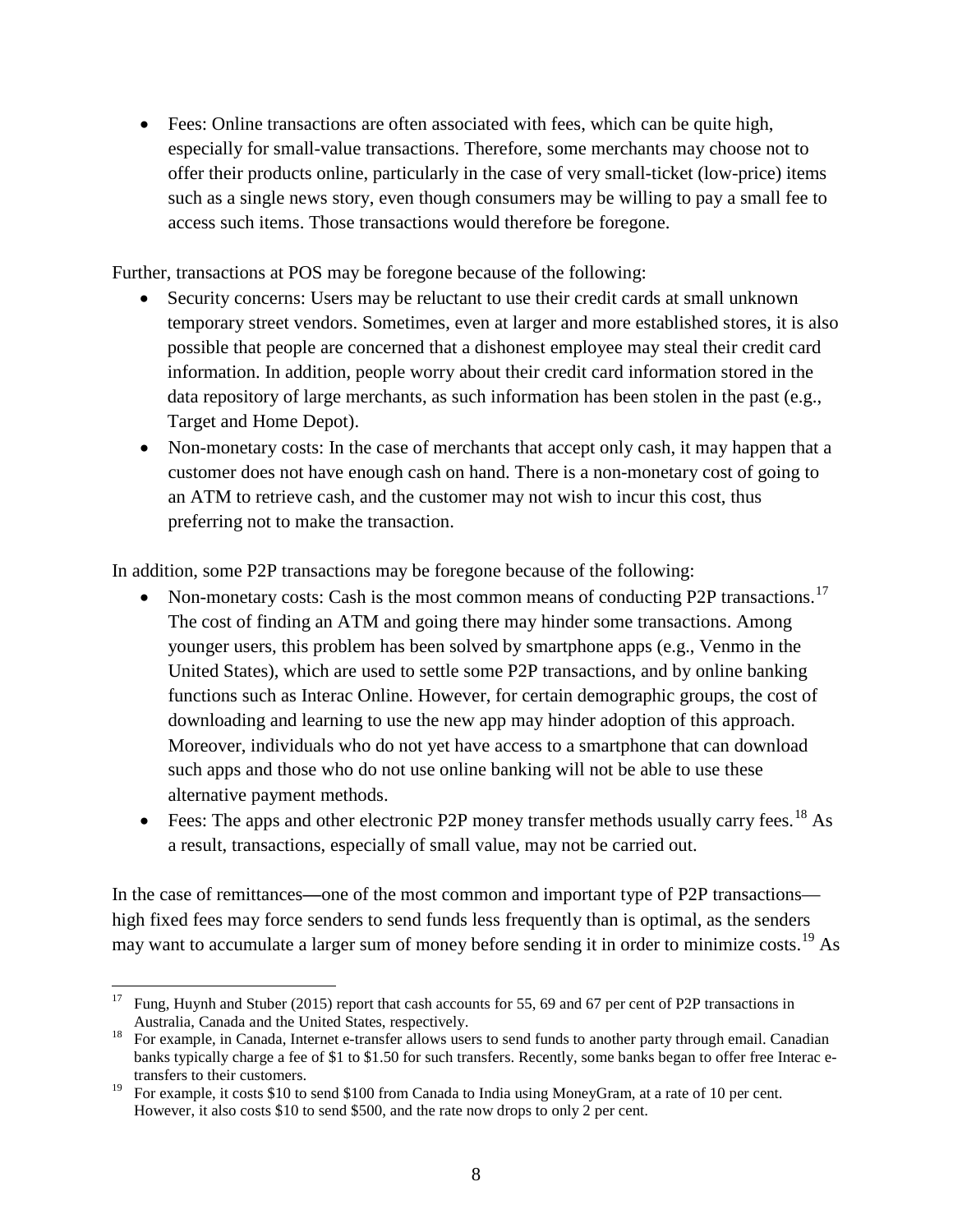a result, this may create additional risks and costs. In the case of cash, there is a risk that some of the money will never be sent; for example, it may be lost or stolen. Moreover, utility is lost if remittances cannot be sent at optimal intervals, even if the money eventually reaches its destination because, for example, the receiver needs to borrow against future income or delay consumption. Different transaction frictions may result in remittances being sent less frequently, or not at all.

- Security concerns: Mailing cash or sending it with other travellers going in the same direction is unsafe and unreliable.
- Fees: Other options for electronic transfer of remittances (e.g., Western Union or PayPal) also carry high fees, which may hinder transfers and make cross-border payments less than optimal. $^{20}$  $^{20}$  $^{20}$

There are at least two possible reasons why the market is not providing payment solutions that can facilitate those transactions. First, the costs to potential providers may be higher than the benefits (to the providers) resulting from those trades. The examples in Table 1 suggest that the value of the currently foregone transactions is likely to be quite small relative to the total value of existing retail transactions. There is also the issue of whether users are willing to adopt these new payment solutions. In future research, it would be necessary to estimate the cost of providing those transactions.

The second reason is related to market inefficiencies resulting from the underlying market structure. That is, some transactions may potentially bring large benefits to providers that more than offset their costs of conducting the transaction; however, these do not occur because of barriers to entry or market power. In such a case, there may be a need for some form of government intervention. We will look at this issue more carefully in Section 3.2.

Notice also that the variety of categories for transaction frictions and payment methods discussed above indicates that a digital currency with different attributes may appeal to different segments of the market (that is, it would help to alleviate some frictions, but not necessarily all). Therefore, it is not possible to evaluate efficiency gains of a digital currency in isolation without knowing the characteristics of the digital currency. While we discuss the potential characteristics of CBDC separately in Section 5 for convenience of exposition, the analyses in both sections should be considered in parallel.

<span id="page-12-0"></span><sup>&</sup>lt;sup>20</sup> Two Canadian banks are now offering a no-fee international transfer that promises to have the funds delivered within one to three business days. The sender is charged about 2.5 to 3 per cent exchange rate spread, which is similar to a credit card transaction. However, both the sender and receiver must have access to a bank account. This is not a problem in Canada but can be a serious impediment for receivers who live in a country where access to banking is limited.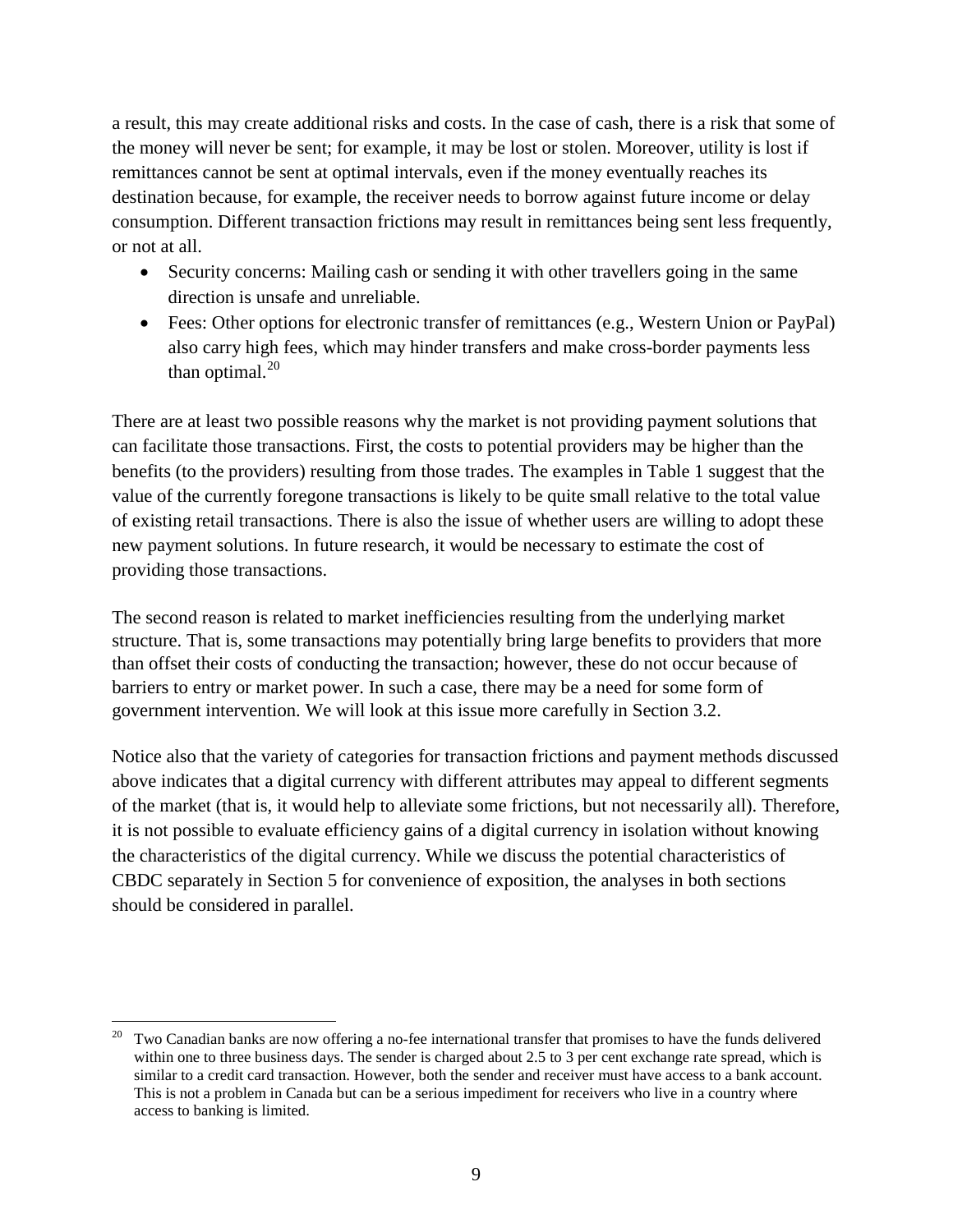#### *Decreasing the costs of transactions that are already occurring*

The efficiency of the payment system could also be improved if a digital currency decreases the cost of processing existing transactions. Thus, there is a need to estimate the possible cost savings from operating a payment system based on digital currency. However, even if some digital currencies indeed allow for some transactions to be carried out at a lower cost than with current technologies, there is still the concern about whether such digital currencies would be brought to the market by private providers because of the barriers to entry arising from network effects. The literature on network economics and the recent experience of the payments market highlight that the entry of new players to markets with strong network effects is often very difficult. We discuss this issue in the next subsection.

#### **3.1.2 Costs of introducing a digital currency to the market**

To fully analyze the efficiency of introducing a digital currency, the benefits should be compared with the costs of designing and providing a digital currency. Again, the costs cannot be evaluated without taking into consideration the specific characteristics that the digital currency would possess (investigated in Section 5).

In this paper, these costs are recognized but not yet fully analyzed. Thus it remains a topic of future study.

## **3.2 Would privately provided digital currencies deliver efficiency improvement by themselves?**

If the benefits of digital currency indeed outweigh the costs of introducing it to the market and operating it after introduction, the question then becomes whether the market would be able to deliver such an efficiency-improving digital currency.

As discussed above, in a market that displays strong network effects (such as the payment market), it is inherently difficult to enter; these network effects create a substantial barrier to entry and, at the same time, give incumbents large market power. In general, a product or service exhibits positive network effects when its value increases as more people purchase or use it. A classic example is the telephone. There are very few benefits if only one person owns a telephone; the more people who own a phone, the larger the overall value of that technology. This is applicable to many examples of recent telecommunications technologies. It is easy to see that money and payments also exhibit strong network effects. For example, a means of payment is more useful to everyone when more people are using and accepting it. It has been well documented in the economics literature that, in environments with network effects, a new entrant may not succeed in the market even if a firm has superior technology or offers lower prices.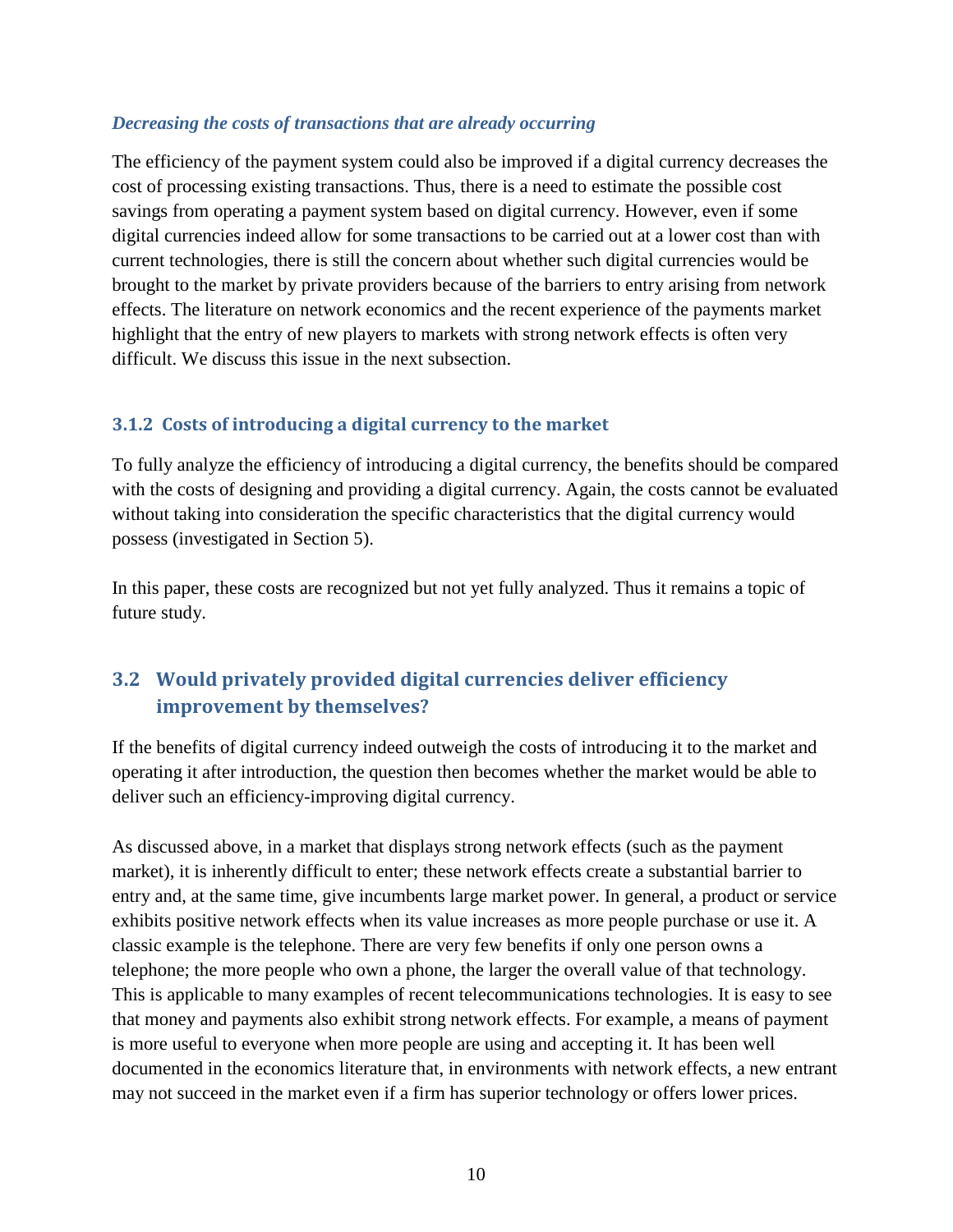Despite the presence of network effects, it does not necessarily mean that the government should be providing services in all these cases. The issue relevant to this paper is whether efficiency would be improved if public authorities such as a central bank were to issue a digital currency when the market fails to provide it.

In the context of payment systems, many innovative payment methods that have been brought to the market failed to achieve wide adoption.<sup>[21](#page-14-0)</sup> Even large, established players find it hard to enter the market and compete with incumbents despite offering increased convenience or charging lower costs. For example, Google Wallet has changed its focus from POS payments to P2P payments.<sup>[22](#page-14-1)</sup> Apple Pay, despite some early reported success, has not yet been able to gain much traction.<sup>[23](#page-14-2)</sup> Another new entrant, Bitcoin, has attracted much attention but is still struggling with widespread adoption.

It is possible that, despite all the high-tech innovation, the payments market is not necessarily structured in a way that favours the most efficient solution. Thus it is possible that, although digital currency could be a socially beneficial technology, private provision would not be successful without some form of government intervention.

## **3.3 Would issuing its own digital currency be the most desirable role for a central bank?**

In the previous subsection, we considered several possible scenarios where the market may not be able to provide an efficiency-improving technology by itself. In such cases, the market may benefit from some form of government intervention, ranging from facilitating and catalyzing private provision to regulation. Unfortunately, in cases where the underprovision is caused by network effects, regulation may help very little in mitigating this barrier to entry.<sup>[24](#page-14-3)</sup> The natural question is then whether direct provision by the central bank is a more desirable option.

<span id="page-14-0"></span><sup>&</sup>lt;sup>21</sup> In Canada, credit cards (introduced in the 1970s) and debit cards (introduced in the 1990s) remain the most popular electronic payment methods (Fung, Huynh and Stuber 2015). Many other innovative payment methods

<span id="page-14-1"></span>have been introduced to the Canadian market without much success.<br><sup>22</sup> Dating back to 2011, Google Wallet is a mobile wallet that allows users to make purchases and P2P transfers. It has not been able to gain much traction. In 2015, Google Wallet dropped its near-field communication capability

<span id="page-14-2"></span>and is now focusing on P2P payments.<br><sup>23</sup> That is the case in the United States. See, for example, <u>http://www.pymnts.com/apple-pay-adoption/</u>. It is important to note that there are other reasons why consumers are not switching to these new payment methods;

<span id="page-14-3"></span>for example, they may not find sufficient benefits from switching or they may find the switching costs too high.<br><sup>24</sup> There are examples of barriers to entry arising from other causes that were alleviated by government re For example, in the case of railways or cellphone networks, there is a very large cost of setting up the infrastructure (tracks or cellphone towers). Duplicating the cost in the case of duplicating the infrastructure by competitors may make entry socially inefficient, while the market can benefit from competition when the infrastructure cost is paid only once. In such a situation, regulation mandating the incumbent to share the infrastructure at a reasonable fee with entrants helps to alleviate this barrier to entry.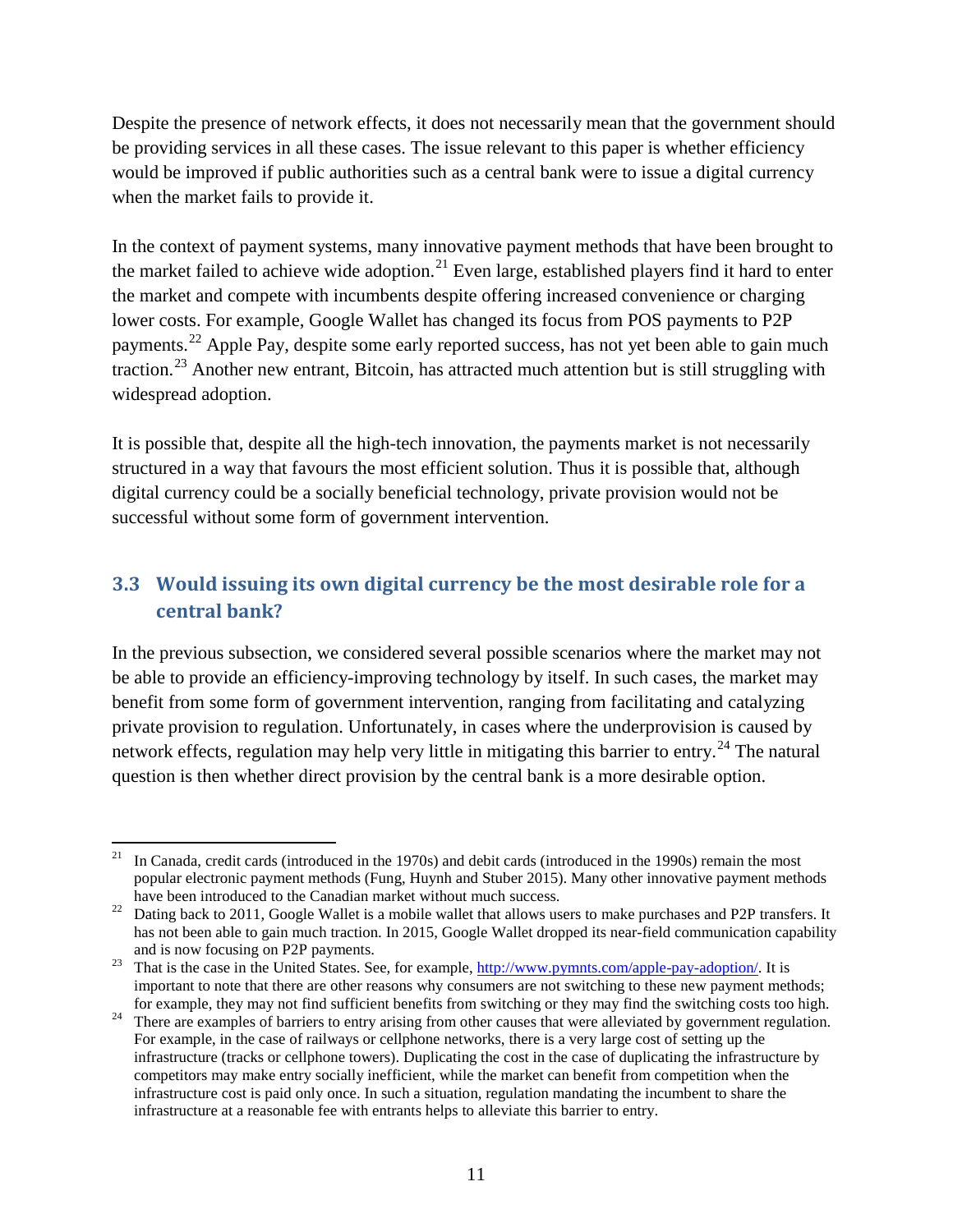In considering whether issuing CBDC is the most desirable role for a central bank, a related question is: What are the advantages and disadvantages of the central bank issuing a digital currency compared with a private issuer?

There are a number of advantages. First, only the central bank could credibly commit to exchanging its digital currency with legal tender (bank notes and central bank deposits) at par and thus maintain the fixed exchange rate between its digital currency and the legal tender. Other privately issued digital currency cannot guarantee that it will always trade at par with legal tender. A case in point is Bitcoin, which has exhibited high volatility in its exchange rate with a sovereign currency.<sup>[25](#page-15-0)</sup> In other words, only the central bank could commit to a monetary policy framework that would maintain the stability of the value of its digital currency.

Second, one of the major innovations with cryptocurrencies such as Bitcoin, besides its technology, is that it has its own unit of account. It is denominated in bitcoin but not in any sovereign currency. One obvious advantage is that it can easily flow through borders without the need to exchange for different currencies. However, this advantage would be realized only when most people around the world use bitcoin for their transactions. If people in different countries still mainly use their own national currencies, then they will always have to exchange bitcoins for the national currency and thus potentially suffer from the high volatility of its exchange rate (as is currently the case). So far, the exchange rate for Bitcoin against major currencies such as the US dollar has been very volatile. In this case, Bitcoin and other cryptocurrencies may best be used or viewed as a payment system that people use to make payments electronically at a relatively high speed and low cost. But they will convert to bitcoins only when they are about to make the payment and convert back to their local currency as soon as they receive the bitcoins.

There are, however, a number of disadvantages for a central bank to issue CBDC. First, it is questionable whether the central bank would have a comparative advantage in issuing a digital currency, given its lack of market and technical expertise. Also, competing with the private sector to acquire such expertise would be difficult. Second, CBDC might stifle future innovation in this area, as it reduces the incentive for private investment. Third, any security breaches of its digital currency could potentially negatively affect the central bank's reputation when it carries out its other functions such as conducting monetary policy and financial stability policy.

When considering a CBDC, there are also other questions to be answered. If a central bank were to issue CBDC, should it be the sole issuer of digital currency?<sup>[26](#page-15-1)</sup> Would the central bank need to be a legal monopoly for the CBDC to be viable? On the one hand, having a variety of digital

<span id="page-15-0"></span><sup>&</sup>lt;sup>25</sup> Bolt and van Oordt (2016) argue that the initial volatility of the Bitcoin exchange rate is typical for a new

<span id="page-15-1"></span>currency and the exchange rate will stabilize over time. <sup>26</sup> Weber (2015) argues that, while the Federal Reserve banks were given a monopoly on bank note issuance, it does not necessarily mean that central banks should be given a monopoly on e-money issuance.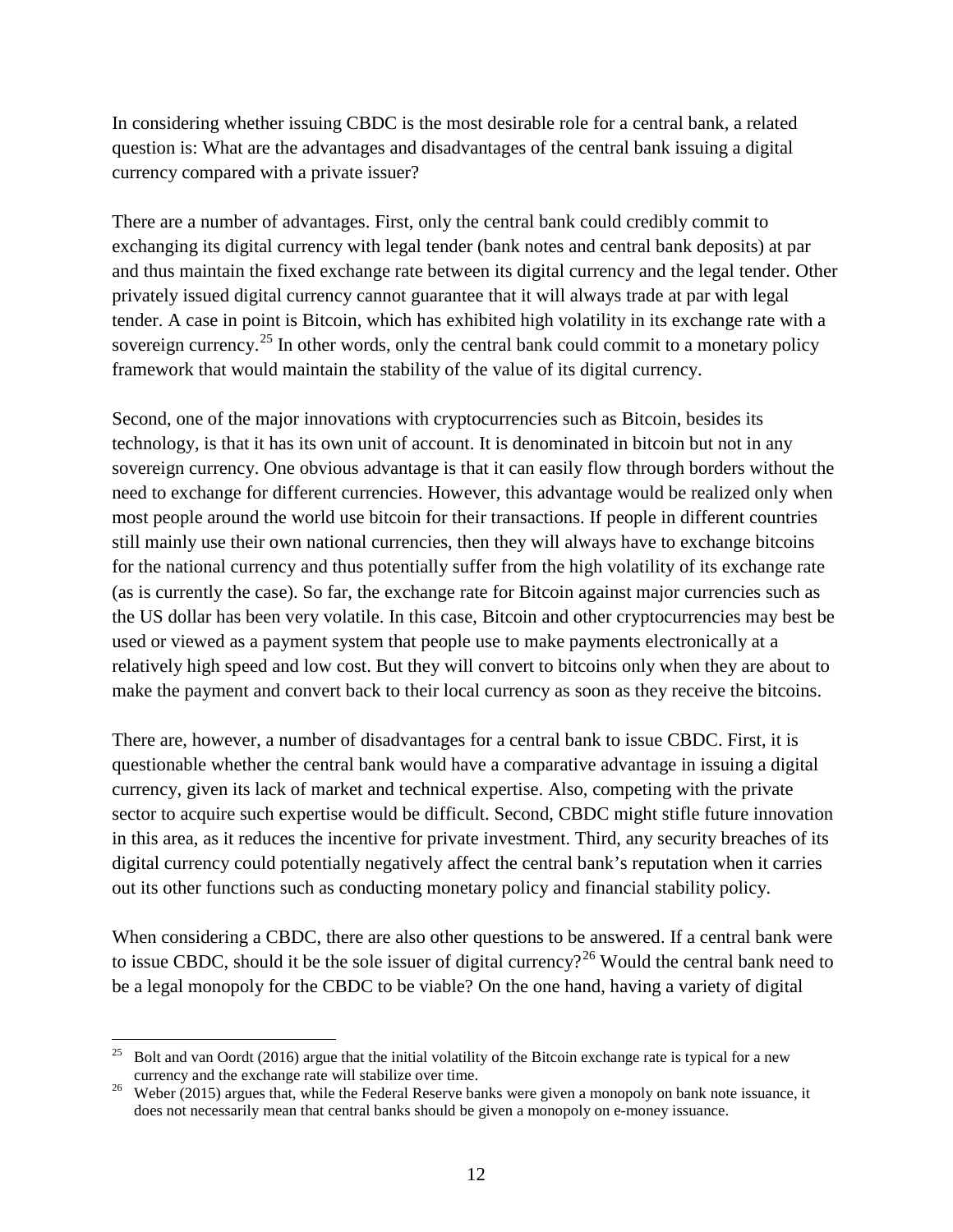currencies could create confusion among customers, which could hinder adoption of any digital currency. On the other hand, one of the lessons learned from the history of bank notes is that private bank notes and government-issued notes could coexist and function smoothly.<sup>[27](#page-16-0)</sup>

In any case, the crucial question of whether a central bank should issue its own digital currency (the "why" question), as well as many other questions along the way, cannot be answered without considering what a digital currency issued by the central bank would look like (the "how" question). Several related questions can be raised, including: What characteristics would it have, and how would it be introduced to the market? In other words, the questions of "why" and "how" should not be analyzed separately.

## **4 How to Evaluate the Desirability of Potential Attributes of a CBDC**

When a central bank considers issuing a CBDC, it would be necessary to ask what characteristics the CBDC should have, as well as how a central bank could get it into circulation and promote adoption by the public. It would make sense to introduce a CBDC only if it would be broadly adopted and circulated.

In this section, we provide a framework for how to study the characteristics of a CBDC. In general, there are two sets of characteristics. The first set contains predetermined characteristics that do not depend on the reasons why a central bank is issuing a CBDC. The second set contains characteristics to be determined, which are related to the central bank's motivation for issuing a CBDC and depend on the technology employed.

## **4.1 Predetermined characteristics**

First, the unit of account would be the national currency, the same as the other liabilities on the central bank's balance sheet. Second, the central bank would continue to issue bank notes and provide settlement balance or reserve accounts to banks.<sup>[28](#page-16-1)</sup> In addition, it would stand ready to exchange CBDC with bank notes and central bank deposits at par. Third, the supply of CBDC

<span id="page-16-0"></span> <sup>27</sup> Weber (2015) studies the period from 1914 to 1935, when Federal Reserve notes issued by the Federal Reserve banks circulated alongside national bank notes in the United States. He concludes that private- and governmentissued notes can circulate simultaneously. Fung, Hendry and Weber (forthcoming) find that both private bank notes and Dominion notes issued by the government circulated and worked smoothly in Canada from 1871 to 1935. These two papers also discuss whether a CBDC would drive out private digital currencies and whether the

<span id="page-16-1"></span> $28$  At some point in the future, the demand for bank notes and central bank deposits might decline to such a low level that the central bank would need to consider terminating their supply.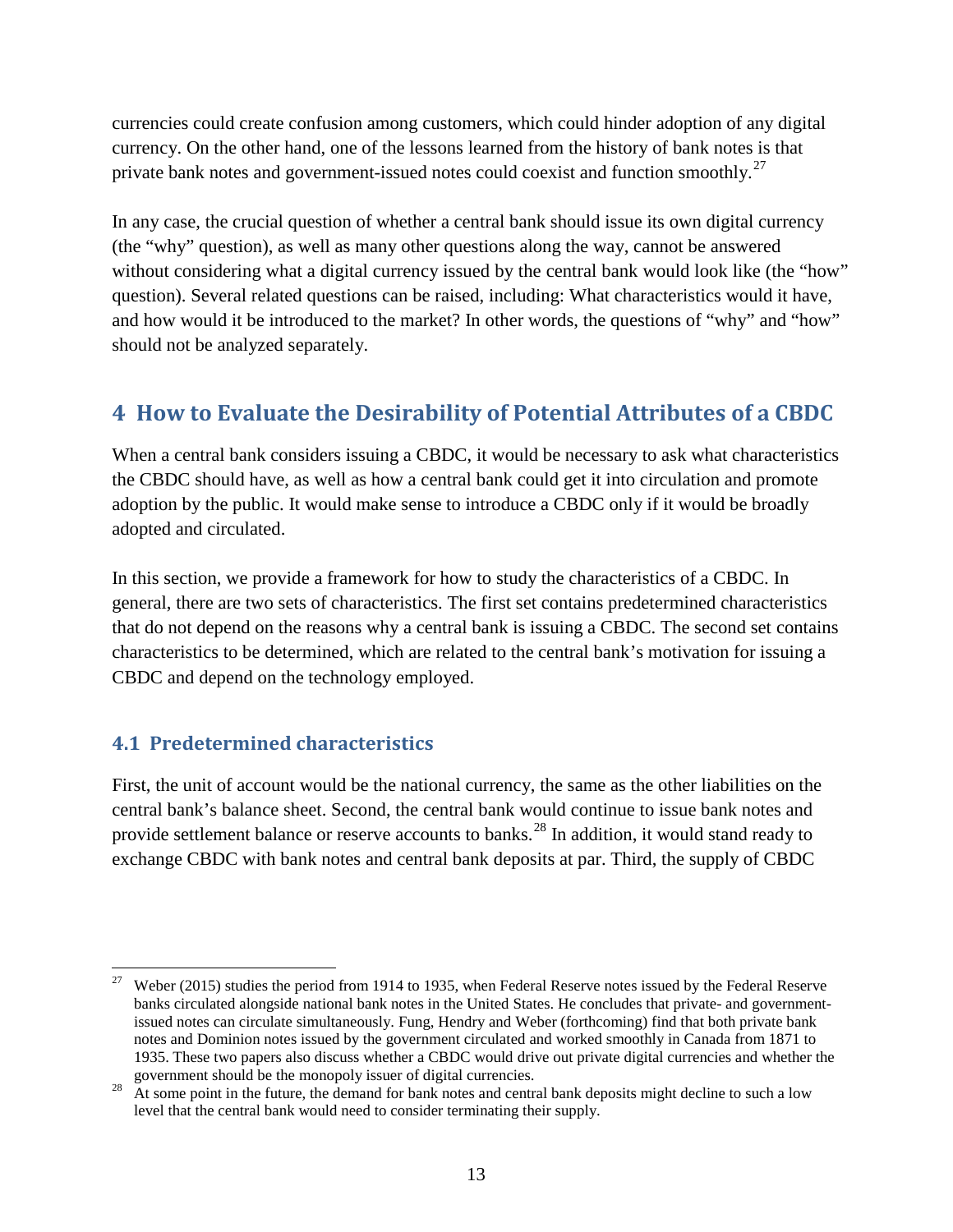would be determined by the central bank in a way that is consistent with its monetary policy framework (unlike most cryptocurrencies today). $^{29}$  $^{29}$  $^{29}$ 

While such predetermined characteristics may be straightforward to state, there are challenges in ensuring these attributes.<sup>[30](#page-17-1)</sup> For example, to have the national currency as the unit of account for the CBDC, the central bank would need to ensure at-par convertibility among its other liabilities and CBDC. What mechanism would ensure at-par exchange among these liabilities? Would it be guaranteed if the central bank committed to exchanging bank notes and central bank deposits for CBDC at par with financial institutions? Would that provide sufficient incentive for merchants and other users to accept both bank notes and CBDC at par?

## **4.2 Attributes to be determined**

Besides predetermined characteristics, the design of any potential digital currency should allow the central bank to address any economic needs and frictions currently present in the marketplace, such as those outlined above and summarized in Table 1. To decide on the desirability of individual attributes, a framework would be needed to analyze these attributes.<sup>[31](#page-17-2)</sup>

Such a framework recognizes the following objectives when considering possible characteristics:

- (i) provision of a more-efficient payment system—whether by alleviating frictions and thus reducing the number of foregone transactions, or by providing a less expensive method of conducting existing transactions, as discussed in Section 4;
- (ii) wide adoption of a CBDC—a necessary condition for the effectiveness of the system;<sup>[32](#page-17-3)</sup>
- (iii) efficient allocation of resources to deliver this service—meaning a good business model for the central bank.

In addition, it should also be important to keep in mind legal requirements such as compliance with anti-money laundering (AML) and counterterrorist funding (CTF) requirements.

In balancing multiple objectives, it is important to be aware that, in some cases, some characteristics may work in favour of one objective but against another. Thus, when considering

<span id="page-17-0"></span><sup>&</sup>lt;sup>29</sup> Currently, central banks typically manage the supply of bank notes to meet the public's demand and thus the supply of CBDC could follow the same policy.

<span id="page-17-1"></span> $\frac{30}{20}$  In the context of the launching of a new fiat currency, Selgin (1994) studies the requirements for the successful introduction of a new fiat currency by reviewing the writings of several early 20th-century authors. Lotz and Rocheteau (2000) use a dual-currency search-theoretic model to study the effectiveness of three types of policies

<span id="page-17-2"></span><sup>(</sup>e.g., legal tender laws) to guarantee the acceptability of a new currency. <sup>31</sup> Chiu and Wong (2015) use a mechanism design approach to examine some essential features of an e-money

<span id="page-17-3"></span><sup>&</sup>lt;sup>32</sup> Another important factor that will affect adoption is the safety of the system, e.g., resistance to cyber attacks or hacking of the system. We assume that the central bank would put its best efforts toward ensuring the safety of every attribute, although we do not discuss this property separately.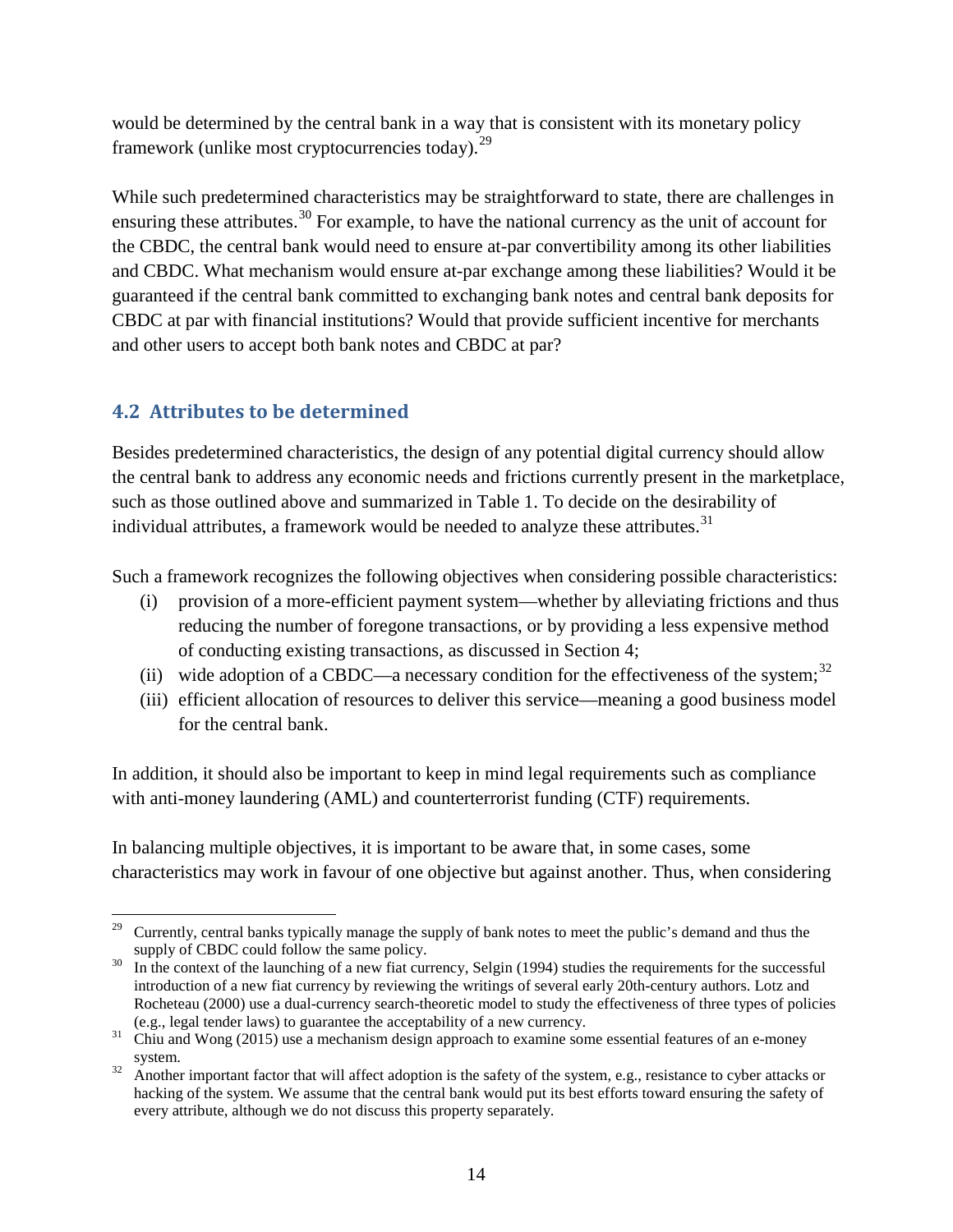potential characteristics of a CBDC, it is important to take into account such trade-offs. Below we discuss the most important potential characteristics in the context of the objectives outlined above. And we organize our discussion of these characteristics along the dimensions of user experience and system design, as well as technological issues. Table 2 summarizes this discussion and the trade-offs involved.

We start with user experience and system design. Consider, for example, the level of anonymity as an attribute of a CBDC. Allowing for anonymous electronic transactions with a CBDC would alleviate frictions related to people's concerns about the safety of Internet transactions by making it similar to cash. This would decrease the number of foregone electronic transactions (e.g., online) and thus improve the system's efficiency and increase adoption. Similarly, it would facilitate additional transactions at POS and P2P, even when the other party is not trusted (as discussed in Section 4). At the same time, such anonymity would make it easier to avoid AML regulations, especially as a large amount of CBDC can be sent across geographical locations over a short period of time between private parties. If this led to an increase in illegal transactions or tax evasion, it could also bring additional social costs. Such an association may also discourage some people from using a CBDC, as in the case of Bitcoin.

It is possible that putting limits on accounts in terms of the amount of funds held and the daily spending limit could alleviate some of the concerns discussed above. In fact, many existing emoney schemes around the world already have such limits. At the same time, it could be beneficial for some users as there would be a limit in case they lose their CBDC by accident, theft or fraud, or it could be used as a way of budgeting.<sup>[33,](#page-18-0)[34](#page-18-1)</sup> On the other hand, some users could find it inconvenient and restrictive in what purchases they can make with a CBDC.

Should the central bank charge transaction fees or offer rewards? Charging fees lower than credit and debit cards or eliminating fees altogether would alleviate another source of friction (identified earlier as "fees") and decrease the number of foregone transactions. This would improve the system's efficiency and make CBDC more attractive to users (as discussed in Section 4.1.1), which in turn would promote adoption. While low or no fees are good for users, it would pose issues for the central bank's business model if it were to bear the cost of operating the system.<sup>[35](#page-18-2)</sup> If the central bank were to charge fees, should the fees be uniform for all parties, or should the system differentiate between different types of users, for example, between merchants and customers?

<span id="page-18-0"></span> $33$  It would also be important to consider whether the system should give the central bank authority to intervene, e.g., to reverse transactions because of fraud or other illegal activities.

<span id="page-18-2"></span><span id="page-18-1"></span> $^{34}$  For the use of cash for budgeting, see von Kalckreuth, Schmidt and Stix (2014).<br><sup>35</sup> Central banks will earn seigniorage revenue from issuing a CBDC, but they should also consider whether to issue a CBDC on a cost-recovery basis.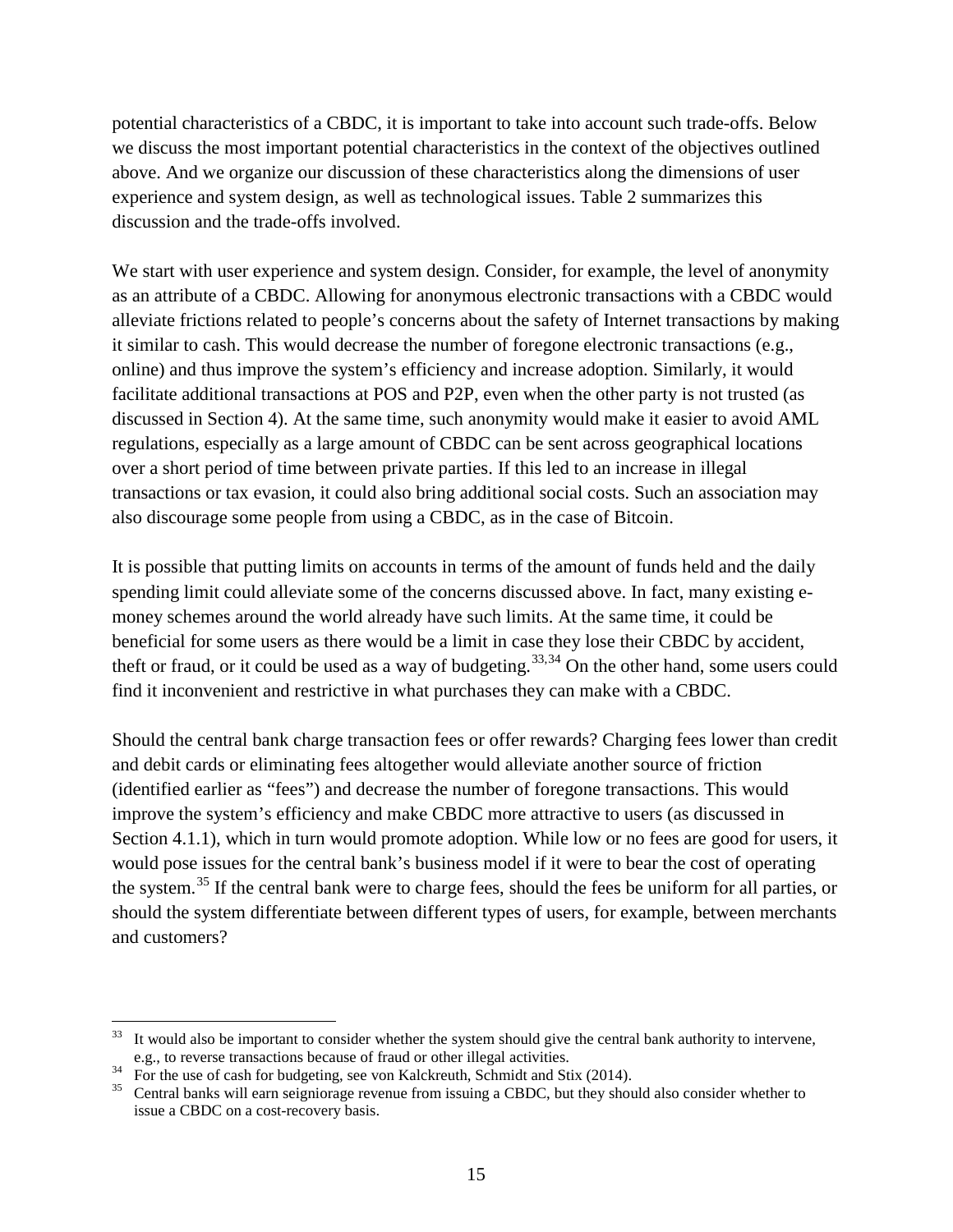An easy-to-use interface would play a role in lowering non-monetary cost, which is another source of friction. Again, alleviating the friction would improve the system's efficiency and increase adoption. At the same time, designing a safe and easy-to-use system requires expertise that is hard to find and highly sought after in the market. It would be very difficult and costly for a central bank to compete with technology companies for the expertise needed.<sup>[36](#page-19-0)</sup>

Another issue to consider is the range of access devices for a CBDC system; that is, on what devices users would be able to make CBDC transactions. The possible range includes computers, smartphones and some potential offline schemes.<sup>[37](#page-19-1)</sup> Allowing a CBDC to be used on computers could alleviate frictions related to online transactions. Using smartphones, users can make online, POS and P2P payments with a CBDC. Offline schemes would probably be limited to POS and P2P transactions but would allow a CBDC to be transferred even when access to technology is limited. In general, a wider variety of devices through which the CBDC system could be accessed would increase the number of people attracted to the system and would improve adoption. At the same time, it would be more challenging to create a stable, easy-to-use system that functions seamlessly on many types of devices. Again, it would also be a challenge for the central bank to attract technology professionals with the expertise to develop such a system.

Another point for consideration is how users would acquire the CBDC. What distribution channels should be used? Would the CBDC be distributed through commercial banks or acquired directly from the central bank? Easy access and multiple sources would promote adoption and use. But what mechanism could be used to make CBDC easy to acquire? Should a central bank provide incentives for buyers or sellers to adopt the technology first, or should the central bank simply allow it to grow organically? As a CBDC is acquired by users, what safeguards could be put in place to ensure compliance with know-your-customer (KYC) and AML regulations?

The characteristics considered so far are concerned with the related issues of user experience and system design. Technological issues that are not necessarily related to the user's experience are also important.

One such technological characteristic that would need to be determined is the type of verification system to be used. Transactions would need to be verified whether in a centralized or decentralized system. Most of the existing systems (and all traditional electronic systems) are centralized and typically the network operator verifies and validates all transactions, for example, in the case of credit cards or debit cards. However, with the introduction and increased popularity of cryptocurrencies and blockchain technology, a decentralized system for digital

<span id="page-19-0"></span><sup>&</sup>lt;sup>36</sup> Central banks should also consider the possibility of outsourcing and working in partnership with relevant technology companies.<br><sup>37</sup> Mondex and the Octopus Card are examples of electronic offline schemes. Bitcoin users can also keep their

<span id="page-19-1"></span>private keys offline by writing them down on paper.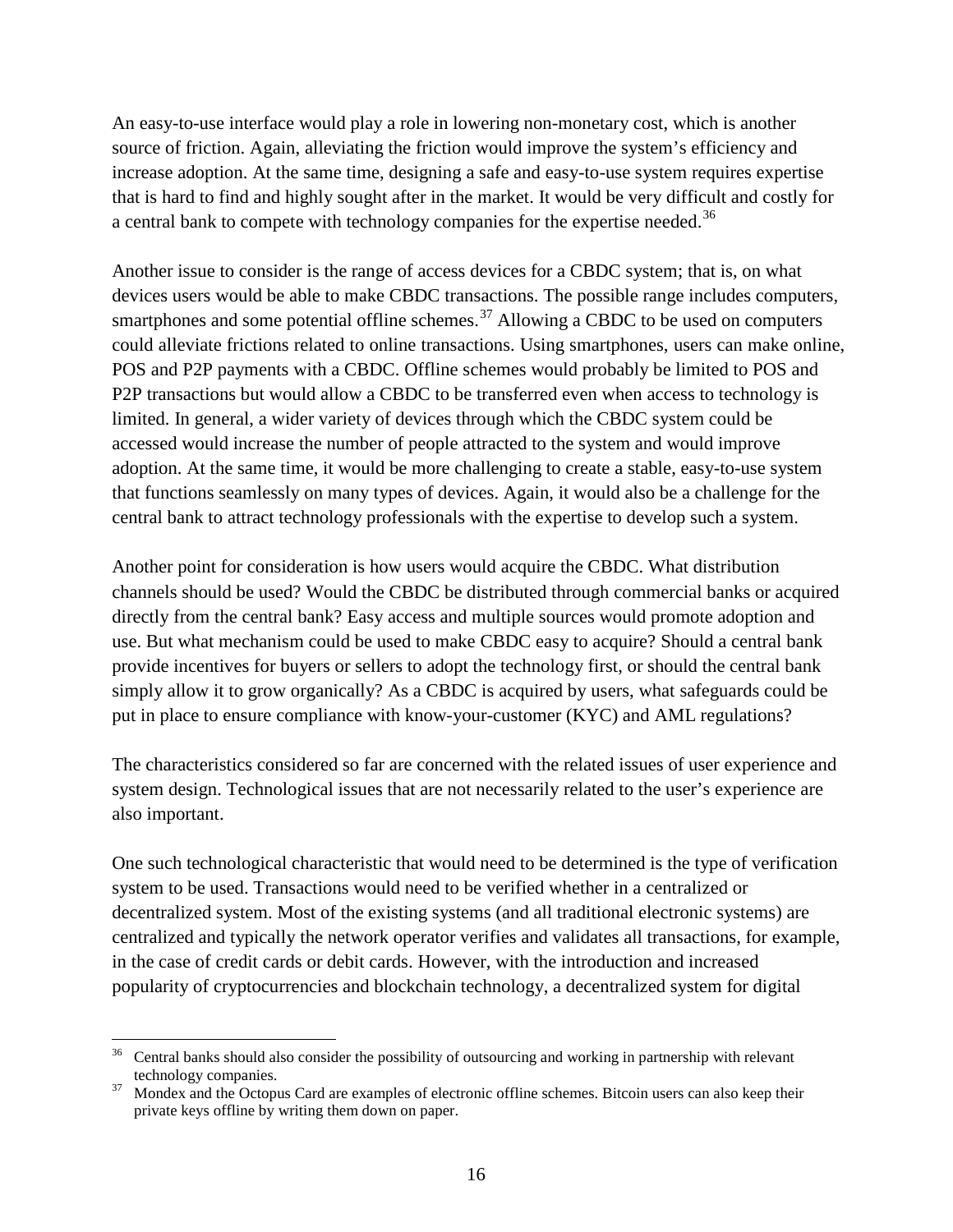currencies also becomes possible. While centralized systems have been around for a long time and been widely used, they have not been successful in addressing the frictions as discussed in Section 4, thus resulting in foregone transactions. In the case of Canada, for example, the Bank of Canada provides settlement accounts to direct participants in the Large Value Transfer System (LVTS) so that they can make payments to each other using central bank deposits. This system can be viewed as a centralized e-money or digital currency system. Extending such a system to allow everyone to have an account with the central bank—using deposits at the account to make a payment—would be akin to providing banking and payment services for the general public. The question would then be what retail payment problems such a CBDC could solve that deposit accounts in commercial banks cannot.

As such, decentralized systems should be considered as a possible alternative in improving the system's efficiency if the central bank were to issue its own digital currency.<sup>[38](#page-20-0)</sup> At the same time, it is not clear how costly a decentralized verification system would be; the issue has not yet been thoroughly investigated, although it is often claimed that a decentralized system is cheaper than a centralized one. In addition, when deciding on the details of a decentralized system, central banks would need to decide whether to use blockchain technology and, if so, whether it should be open or closed (permissioned or permissionless); what consensus mechanism should be used; what incentives the system should provide for the nodes to participate in the verification process,  $etc.<sup>39</sup>$  $etc.<sup>39</sup>$  $etc.<sup>39</sup>$ 

Another technological issue is the speed of settlement. Quick settlement would make it more attractive to users and thus encourage adoption. But quick settlement using blockchain technology could be a challenge to the stability of the system.<sup>[40](#page-20-2)</sup>

A CBDC system, like other payment systems, would need a well-developed ecosystem to be fully functional and facilitate adoption. As the designer of the CBDC system, the central bank should also consider what aspects of the ecosystem it should be managing and what parts can be left to the market. For example, one lesson learned from the Bitcoin experience is that the most vulnerable points in the decentralized Bitcoin ecosystem have been the wallets and exchanges. Thus the central bank would need to decide whether to provide proprietary wallets and exchanges. The central bank would also have to consider setting safety standards and

<span id="page-20-0"></span> <sup>38</sup> Proponents of decentralized systems may be motivated by other considerations such as the desire of not relying on a trusted third party to run the system.

<span id="page-20-1"></span><sup>&</sup>lt;sup>39</sup> There are a number of important issues related to a decentralized system that would need to be considered, e.g., verification, risk control and the mitigation mechanism. But the most important is verification of transactions.

<span id="page-20-2"></span>See, for example, Wilkins (2016).<br><sup>40</sup> This is a known issue with blockchain technologies. Transactions are settled more quickly when blocks of transactions are added to the blockchain more quickly. This, however, increases the risks of so-called "forking" and the length of the fork before the fork is resolved. When a fork occurs, some transactions need to be retrospectively rejected, thus creating a threat to the stability of the system.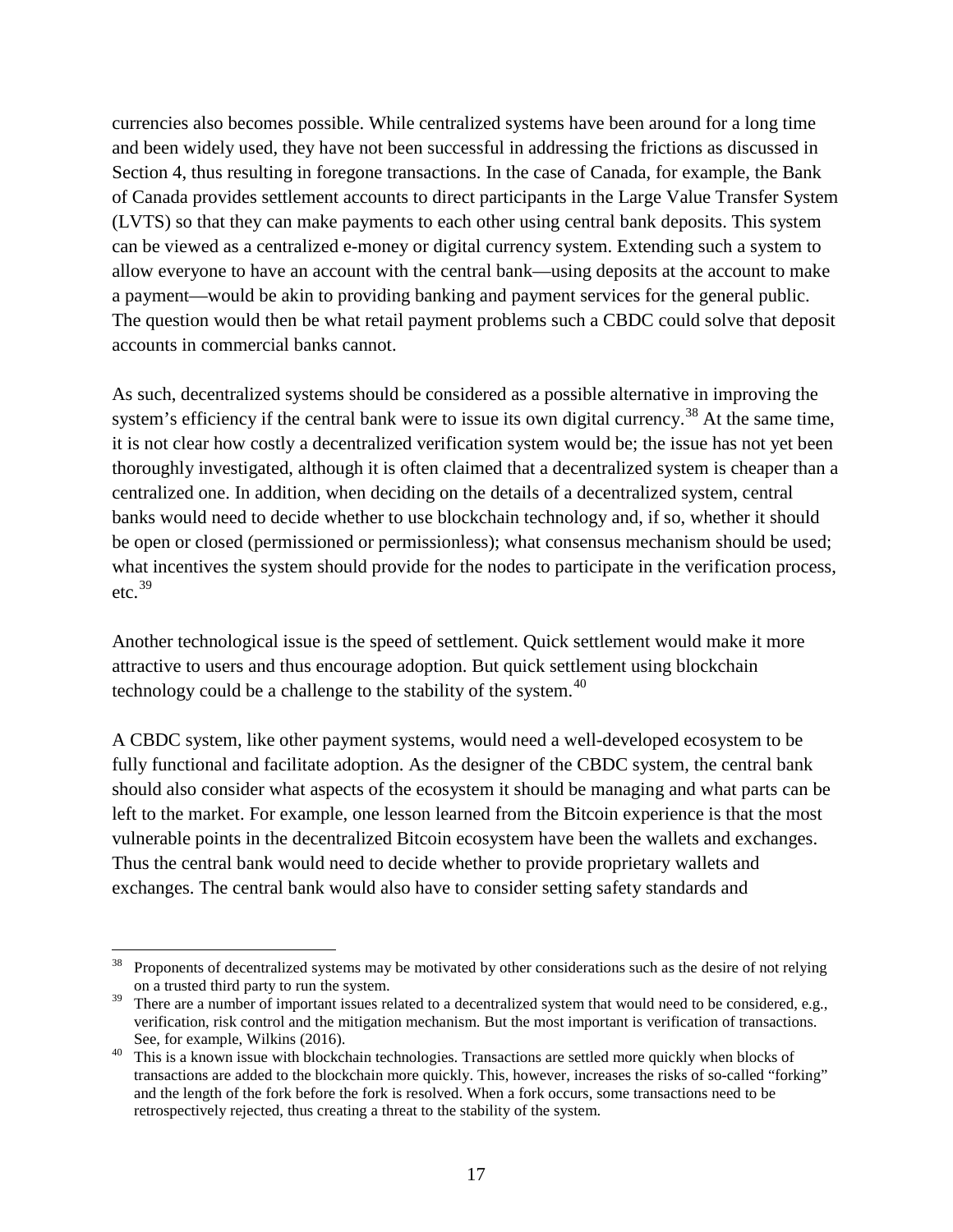requirements to ensure the safety of the ecosystem and to allow for the private provision of wallets and exchanges as long as they satisfy the set of requirements.

# **5 Conclusions**

Central banks are typically responsible for issuing bank notes and promoting safety and efficiency of payment systems. Many recent developments, particularly rapid technological innovations, have changed the payment landscape around the world. In this paper, we provide a framework to study whether a central bank should consider issuing its own digital currency to promote the efficiency of retail payments. Equally important for this discussion is a framework to study the attributes that such a digital currency should possess to improve the efficiency of the system and promote adoption and usage. Technological advances will likely continue to result in innovative payment products that can fill existing payment gaps in ways that we cannot currently anticipate. As such, the framework needs to be general enough to address these issues. Addressing those questions will inform the discussion about whether it is in the best interests of society for a central bank to issue its own digital currency and, if so, what considerations should be given to its design. It is important to keep in mind that there are other aspects besides retail payment system efficiency that are important in the discussion of a central bank digital currency. Those considerations are left for future research.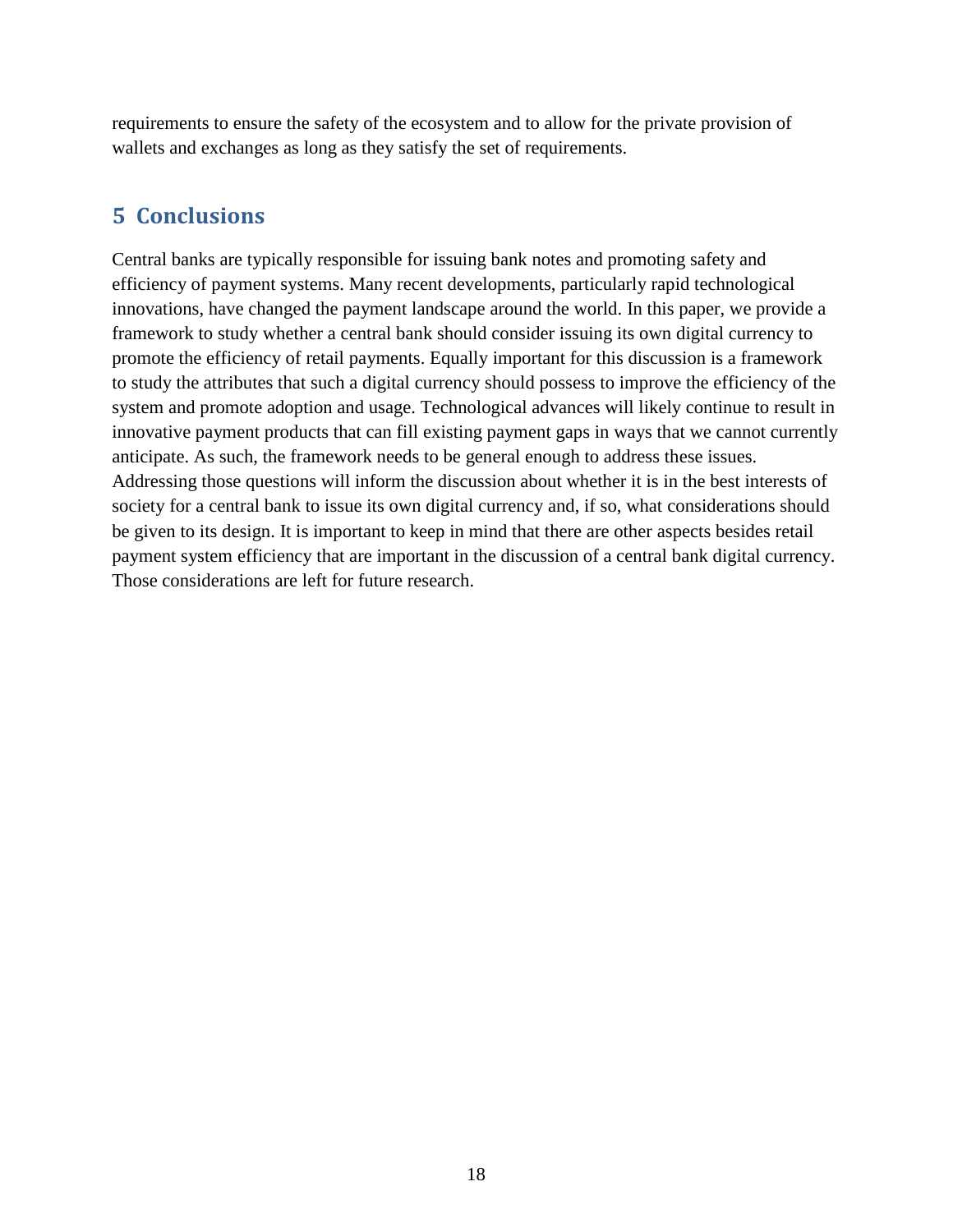#### **References**

- Ali, R., J. Barrdear, R. Clews and J. Southgate. 2014. "Innovations in Payment Technologies and the Emergence of Digital Currencies." *Bank of England Quarterly Bulletin* Q3: 262–75.
- Arjani, N. and D. McVanel. 2006. "A Primer on Canada's Large Value Transfer System." www.bankofcanada.ca/en/financial/lvts\_neville.pdf.
- Bank for International Settlements. 1996. *Implications for Central Banks of the Development of Electronic Money*. Basel: Bank for International Settlements.
- Barrdear, J. and M. Kumhof. 2016. "The Macroeconomics of Central Bank Issued Digital Currencies." Bank of England Staff Working Paper No. 605.
- Bolt, W. and M. R. C. van Oordt. 2016. "On the Value of Virtual Currencies." Bank of Canada Staff Working Paper No. 2016-42.
- Chiu, J. and T.-N. Wong. 2015. "On the Essentiality of E-Money." Bank of Canada Staff Working Paper No. 2015-4.
- Committee on Payment and Settlement Systems. 2012. "Innovations in Retail Payments." Bank for International Settlements (May).
	- ———. 2015. "Digital Currencies." Bank for International Settlements (November).
- Freedman, C. 2000. "Monetary Policy Implementation: Past, Present and Future Will Electronic Money Lead to the Eventual Demise of Central Banking?" *International Finance* 3 (2): 221–27.
- Fung, B., S. Hendry and W. Weber. "Canadian Bank Notes and Dominion Notes: Lessons for E-Moneys." Bank of Canada Staff Working Paper (forthcoming).
- Fung, B., K. P. Huynh and G. Stuber. 2015. "The Use of Cash in Canada." *Bank of Canada Review* (Spring): 45–56.
- Fung, B., M. Molico and G. Stuber. 2014. "Electronic Money and Payments: Recent Developments and Issues." Bank of Canada Discussion Paper No. 2014-2.
- Halaburda, H., B. Jullien and Y. Yehezkel. 2014. "Dynamic Platform Competition." September. NET Institute Working Paper.
- Halaburda, H. and M. J. Piskorski. 2010. "When Should a Platform Give People Fewer Choices and Charge More for Them?" *The CPI Antitrust Journal* 6 (2): 2010–11.
- Halaburda, H., M. J. Piskorski and P. Yildirim. 2015. "Competing by Restricting Choice: The Case of Search Platforms." Harvard Business School Strategy Unit Working Paper.
- Katz, M. and C. Shapiro. 1985. "Network Externalities, Competition, and Compatibility." *American Economic Review* 75 (3): 424–40.
- Lotz, S. and G. Rocheteau. 2000. "Launching of a New Currency in a Simple Random Matching Model." Mimeo.
- Rochet, J.-C. and J. Tirole. 2003. "Platform Competition in Two-Sided Markets." *Journal of the European Economic Association* 1 (4): 990–1029.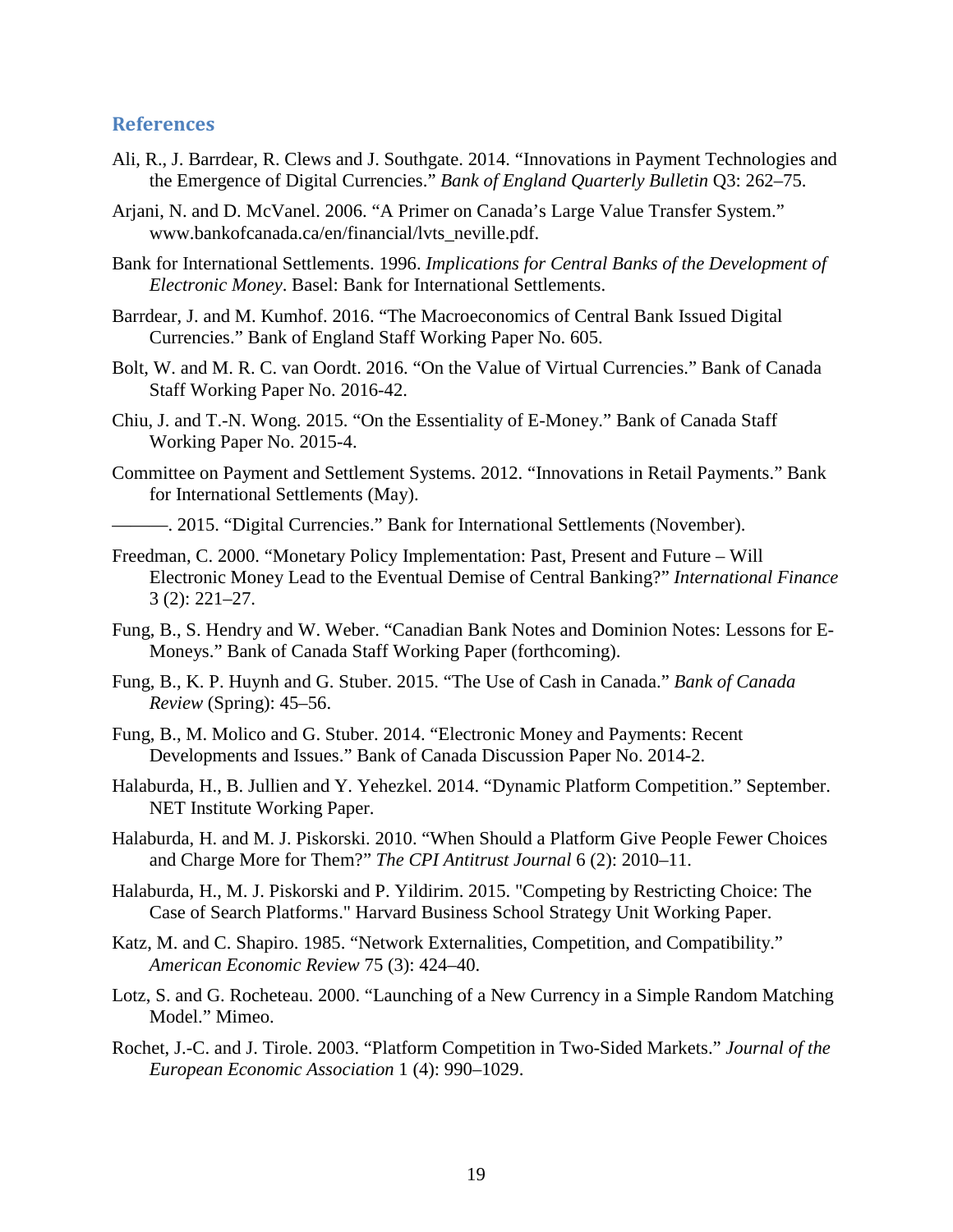- Rogoff, K. 2015. "Costs and Benefits to Phasing out Paper Currency." *NBER Macroeconomics Annual 2014* 29: 445–56.
- Selgin, G. 1994. "On Ensuring the Acceptability of a New Fiat Money." *Journal of Money, Credit and Banking* 26 (4): 808–26.
- Statistics Canada. 2014. "Retail at a Glance: E-Commerce Sales, 2012." *The Daily,* 8 July 2014.
- Stuber, G. 1996. "Electronic Purse An Overview of Recent Developments and Policy Issues." Bank of Canada Technical Report No. 74.
- Technology Strategies International (TSI). 2016. "Canadian Payments Forecast 2016." http://tsiglobalnet.com/cpf2016.html.
- von Kalckreuth, U., T. Schmidt and H. Stix. 2014. "Using Cash to Monitor Liquidity: Implications for Payments, Currency Demand, and Withdrawal Behavior." *Journal of Money, Credit and Banking* 46 (8): 1753–86.
- Weber, W. E. 2015. "Government and Private E-Money-Like Systems: Federal Reserve Notes and National Bank Notes." Bank of Canada Staff Working Paper No. 2015-18.
- Wilkins, C. 2014. "Money in a Digital World." Remarks to Wilfrid Laurier University, Waterloo, Ontario, 13 November.
- ———. 2016. "Fintech and the Financial Ecosystem: Evolution or Revolution?" Remarks to Payments Canada, Calgary, Alberta, 17 June.
- Witmer, J. and J. Yang. 2016. "Estimating Canada's Effective Lower Bound." *Bank of Canada Review* (Spring): 3–14.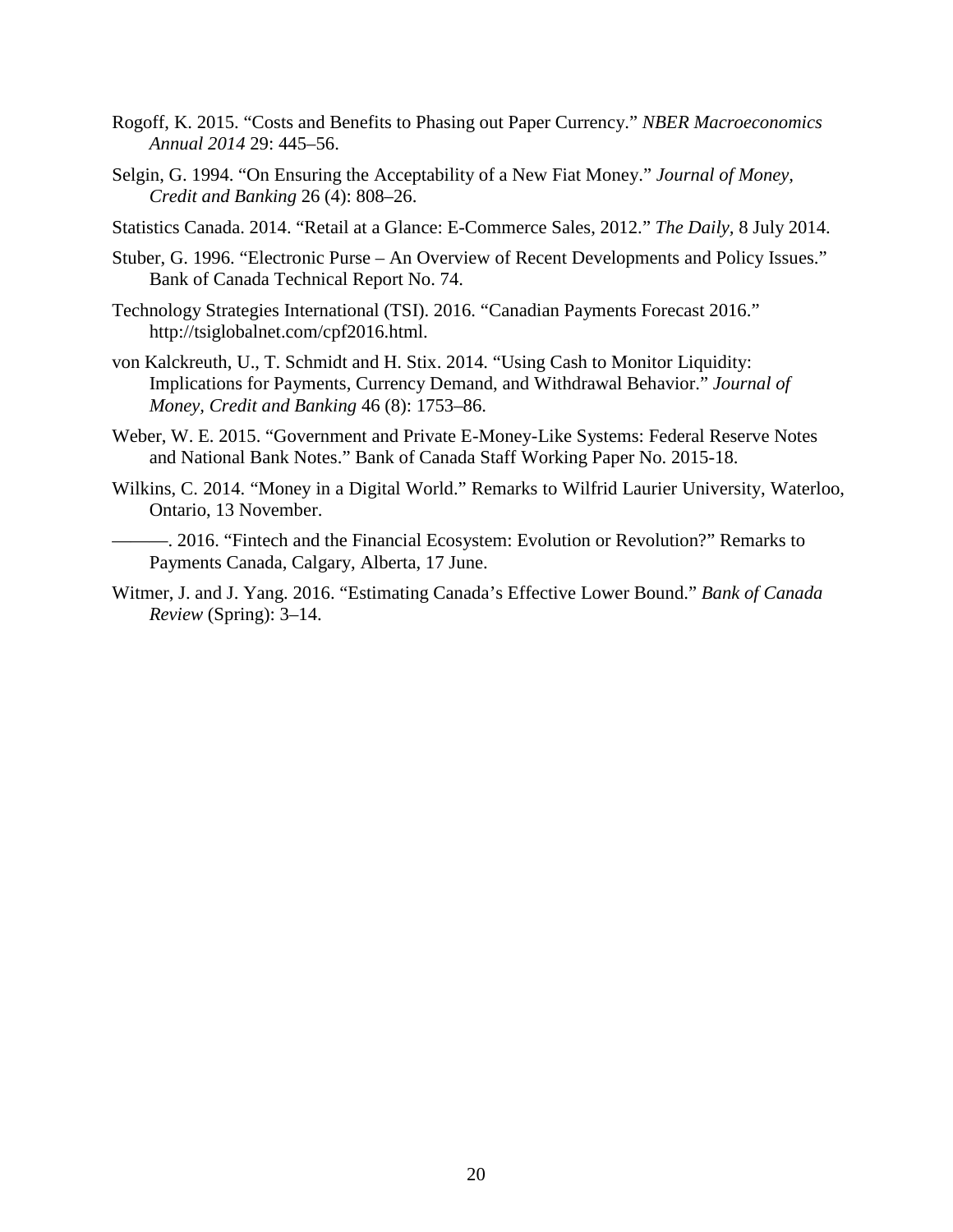# **Appendix**

## **Summary of Future Research Questions**

- 1. Would a digital currency improve the efficiency of the payment system?
	- o What would be the cost of providing digital currency (for a central bank and for a private party)?
	- o What would be the cost of operating a digital currency system?
	- o Could digital currency serve existing payment needs at a lower cost?
	- o Are transactions currently foregone because the cost of providing those transactions exceeds the benefit, or because of the market structure?
	- o What is the estimated number and value of foregone transactions?
- 2. Would the private sector be able to provide a digital currency without government intervention?
	- o What is the market structure in payments? Is it competitive? Are there barriers to entry that are hindering introduction of more efficient technology?
- 3. Would issuing a digital currency be a more desirable role than other ways in which a central bank could engage?
	- o What could a central bank do to facilitate the private provision of digital currency if network effects constitute substantial barriers to entry?
- 4. What are the desired characteristics of a CBDC and the strategy of bringing it to the market?
	- o What would be the desired characteristics of a CBDC?
	- o What would be the optimal strategy for bringing a CBDC to the market?
	- o What would be the effects on the financial system (including private banks) if the central bank were to issue a CBDC?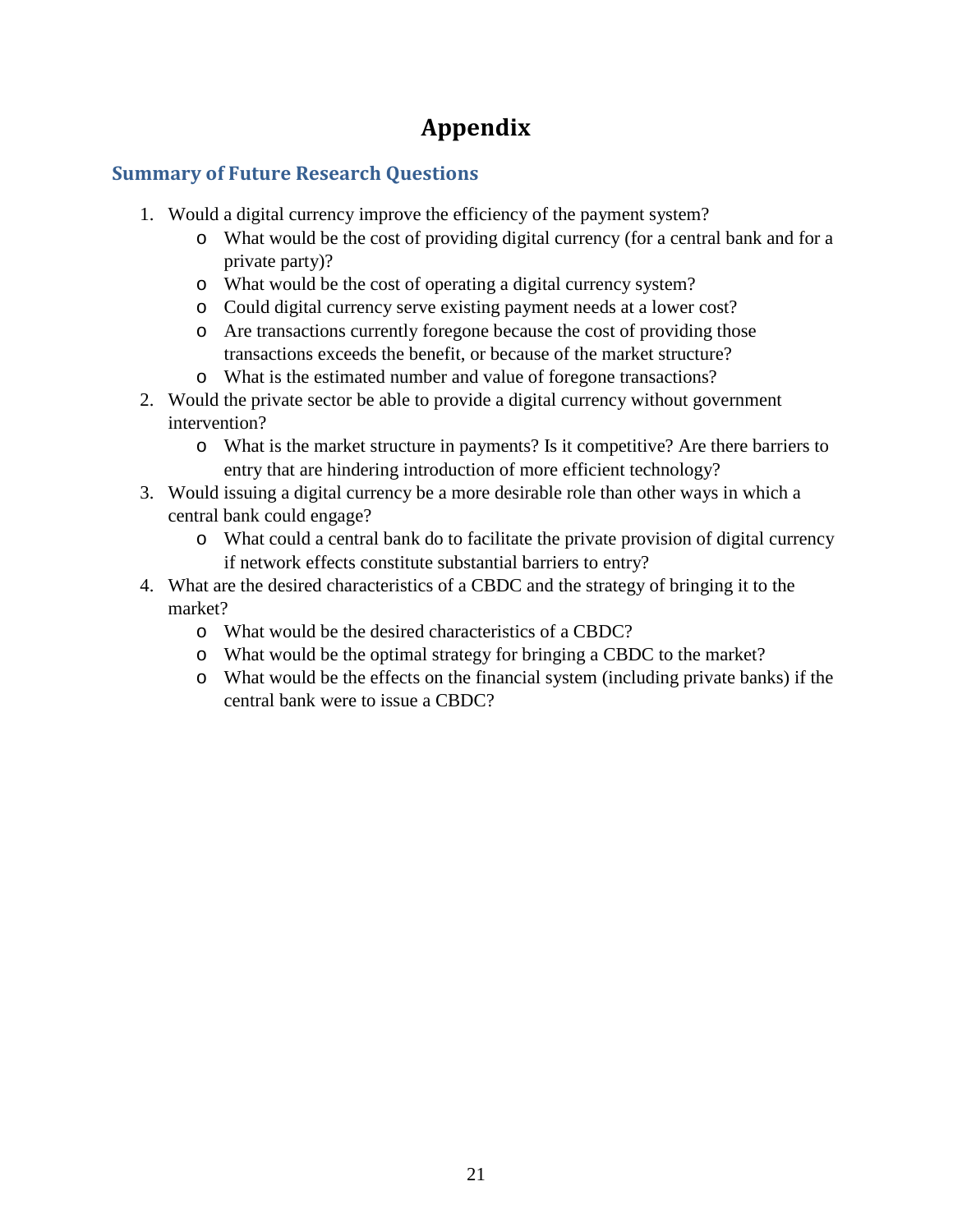|                    | Security/privacy                                                                                              | <b>Non-monetary cost</b>                                                                                        | <b>Fees</b>                                                                             |
|--------------------|---------------------------------------------------------------------------------------------------------------|-----------------------------------------------------------------------------------------------------------------|-----------------------------------------------------------------------------------------|
| <b>Online</b>      | • Worries about the safety of<br>Internet transactions<br>• Worries about information<br>storage and transfer | • Cost of setting up online<br>account such as PayPal<br>• Cost of entering<br>credit/debit card<br>information | • Credit card fees<br>(especially for<br>small-value<br>purchases and<br>micropayments) |
| <b>POS</b>         | • Lack of trust in certain<br>merchants                                                                       | • Cash-only merchant<br>$\bullet$ Cost of going to ATM                                                          |                                                                                         |
| P2P                |                                                                                                               | $\bullet$ Cost of going to ATM<br>• Cost of downloading<br>and learning new app                                 | • Price of new apps<br>$\bullet$ Fees for using<br>electronic P2P<br>payment methods    |
| <b>Remittances</b> | • Mailing cash or passing it<br>though travellers is unsafe<br>and unreliable                                 |                                                                                                                 | • Western Union or<br>PayPal fees                                                       |

**Table 1: Categorization of foregone transactions**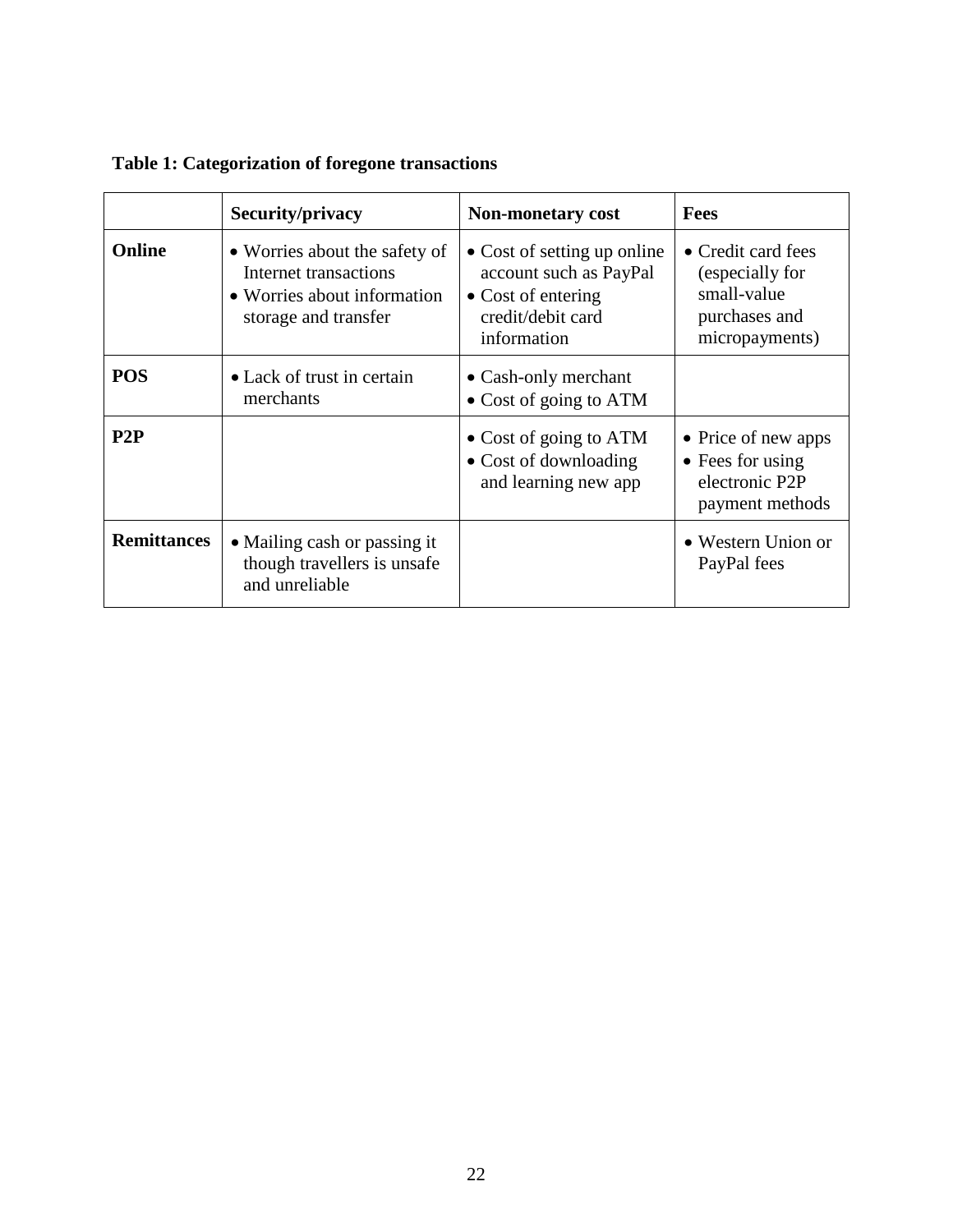**Figure 1: Diagram of high-level framework: Should central banks issue digital currency?**

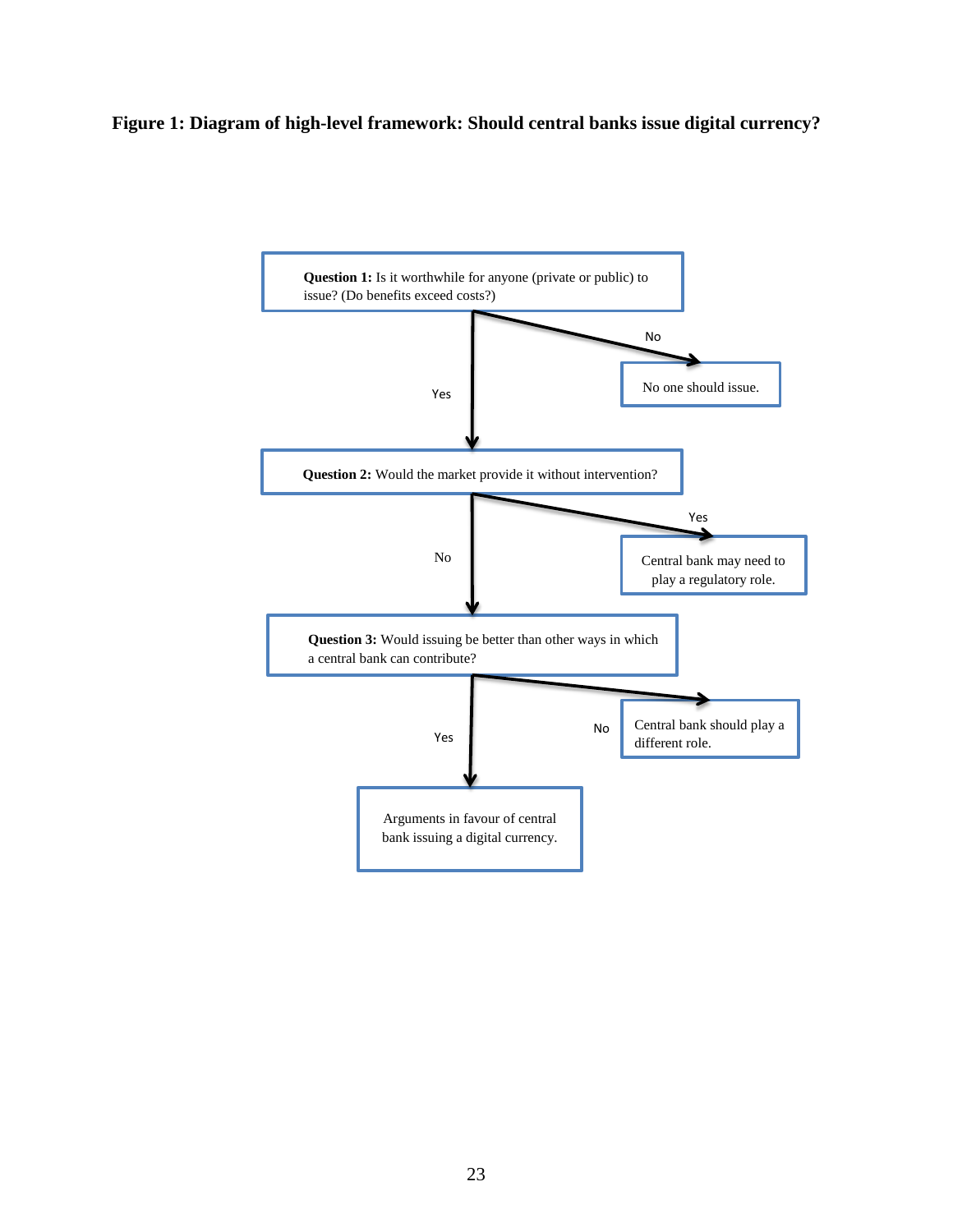

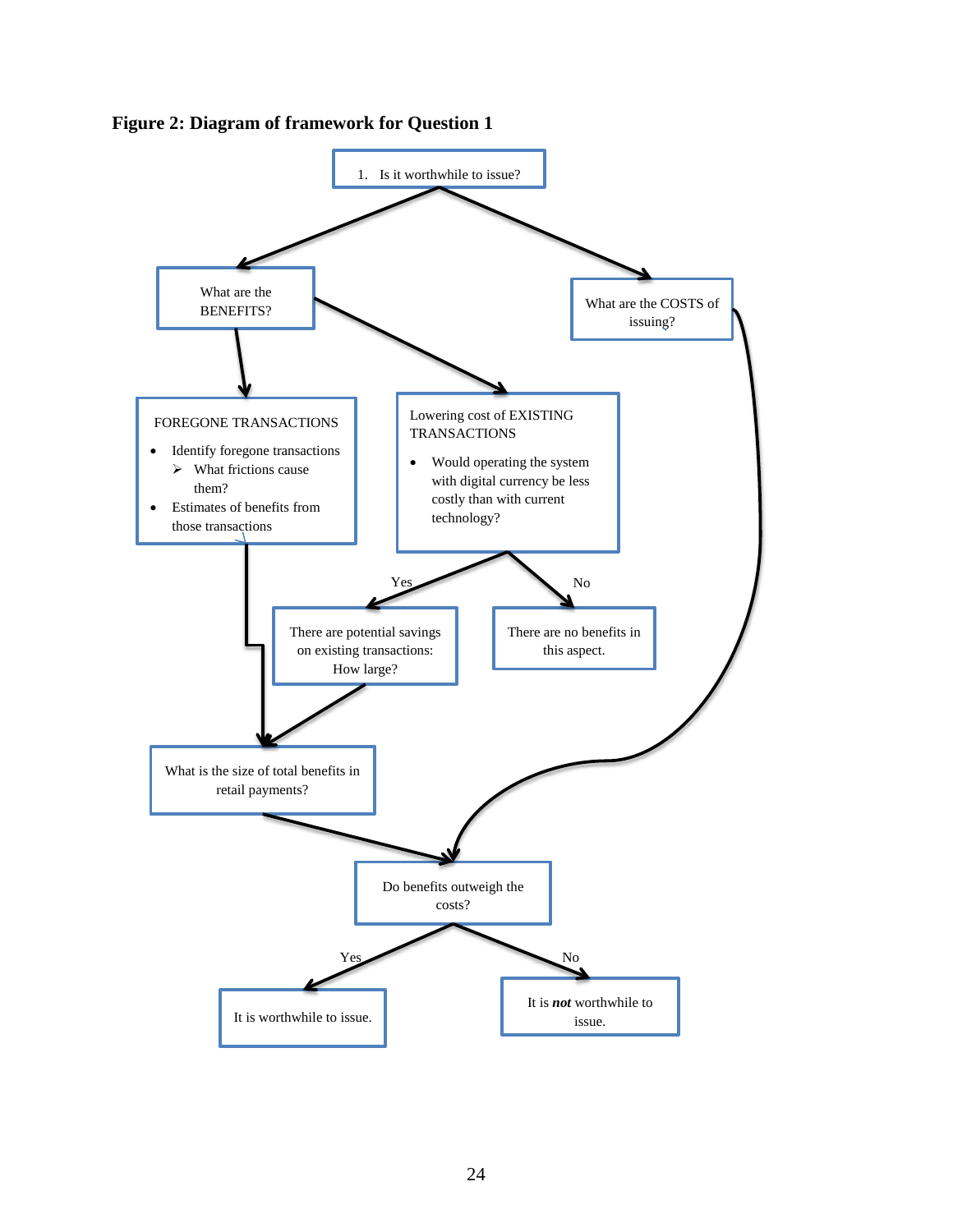#### **Figure 3: Framework for Question 2 and Question 3**

**Question 2**: Would the market provide digital currency without government/central bank's intervention?

- What may prevent the industry from efficient provision of the new technology?
- Literature suggests that, because of network effects, this industry is not necessarily competitive.
	- $\triangleright$  In-depth analysis of potential competitive distortions in the context of introducing new technology
	- $\triangleright$  Lessons from introductions of other technologies (e.g., chip and PIN payment cards; look for examples of unsuccessful introductions and neglected technologies)

**Question 3:** Would issuing be a more desirable role for the central bank to play?

- What are the other roles for a central bank?
- For each, in-depth analysis of whether it would fix the problems identified in the earlier part of the analysis

(Also: Is the intervention needed at all, even with inefficiency of market provision?)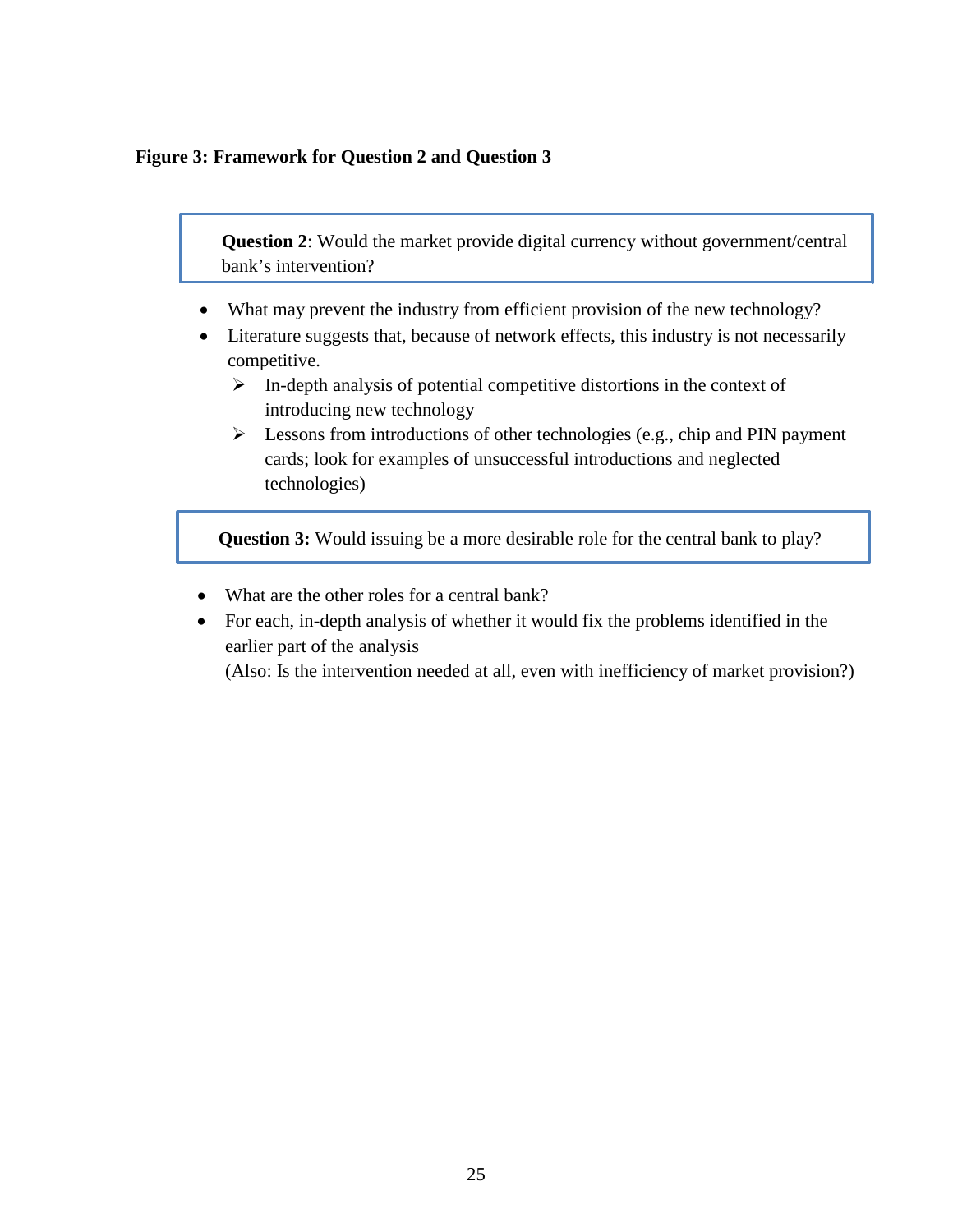#### **Table 2: Attributes to be determined**

|                  | <b>OBJECTIVES</b>                                              |                                                                                                                |                                                                                                                                                                                                                                            |                                                                                                                |                                                                      |  |  |
|------------------|----------------------------------------------------------------|----------------------------------------------------------------------------------------------------------------|--------------------------------------------------------------------------------------------------------------------------------------------------------------------------------------------------------------------------------------------|----------------------------------------------------------------------------------------------------------------|----------------------------------------------------------------------|--|--|
|                  |                                                                | <b>Adoption</b>                                                                                                | <b>System efficiency</b><br>improvement                                                                                                                                                                                                    | <b>Business model</b>                                                                                          | <b>Legal requirements</b>                                            |  |  |
|                  | User experience and system design                              |                                                                                                                |                                                                                                                                                                                                                                            |                                                                                                                |                                                                      |  |  |
| <b>ATRIBUTES</b> | Level of<br>anonymity                                          | - higher level of anonymity<br>may protect privacy and thus<br>promote adoption and usage                      | - alleviate frictions due to<br>concerns about the safety of<br>Internet transactions                                                                                                                                                      |                                                                                                                | - raise questions about<br>complying with KYC and AML<br>regulations |  |  |
|                  |                                                                |                                                                                                                |                                                                                                                                                                                                                                            |                                                                                                                | - concerns about the social<br>costs of facilitating illegal trade   |  |  |
|                  | Limit on<br>accounts: amount                                   | $-$ limit financial losses in case<br>of loss, fraud or theft                                                  |                                                                                                                                                                                                                                            |                                                                                                                | - help meet AML rules and<br>reduce use in the underground           |  |  |
|                  | held and daily<br>spending limit                               | - limiting the use of it for<br>large-value purchases                                                          |                                                                                                                                                                                                                                            |                                                                                                                | economy                                                              |  |  |
|                  | <b>Fees/rewards</b>                                            | - lower fees would make<br>CBDC more attractive                                                                | - alleviate frictions due to fees                                                                                                                                                                                                          | - who should bear the cost of<br>the system operation?                                                         |                                                                      |  |  |
|                  |                                                                | - should the central bank<br>differentiate between<br>merchants and customers?                                 |                                                                                                                                                                                                                                            | - should the central bank<br>charge transaction fee?                                                           |                                                                      |  |  |
|                  | <b>Interface</b>                                               | - the system needs to be safe<br>and easy to use                                                               | - alleviate frictions due to<br>non-monetary cost                                                                                                                                                                                          | - may be costly to build and<br>hard to find expertise                                                         |                                                                      |  |  |
|                  | <b>Access device</b><br>(computer,<br>smartphone,<br>offline?) | - a wider variety of access<br>devices would increase the<br>number of people adopting<br>and using the system | - computers and smartphones<br>could alleviate frictions with<br>online transactions<br>- wider variety would allow it<br>to be used at POS and in P2P<br>transactions (alleviating<br>frictions due to non-monetary<br>transaction costs) | - it is more difficult and<br>costly to create a system that<br>is interoperable across<br>different platforms |                                                                      |  |  |